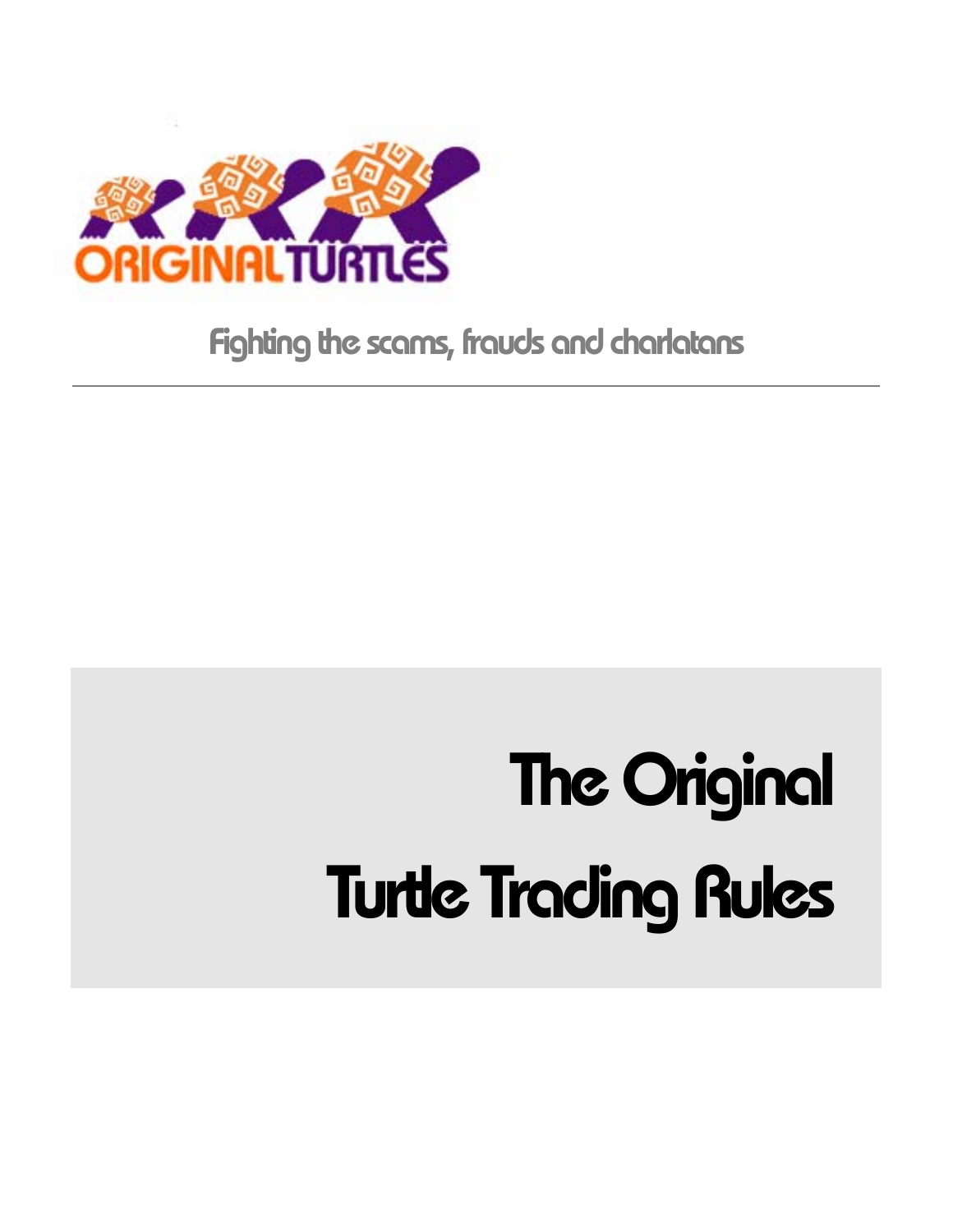ORIGINALTURTLES.ORG

# **The Original Turtle Trading Rules**



2003 OrignalTurtles.org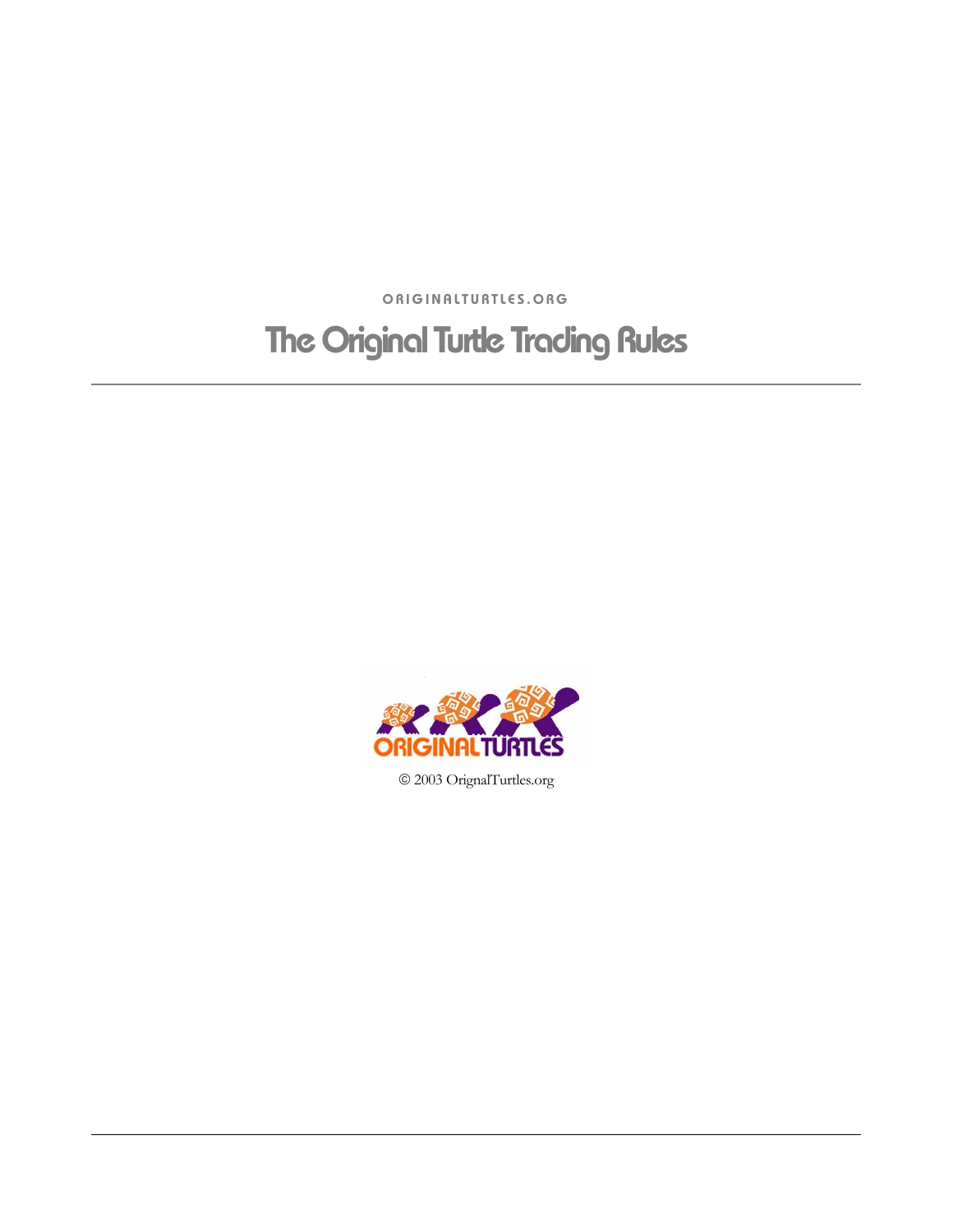# Table of Contents

| <b>FOREWORD</b>                               |              | <b>Examples</b>                              | 14 |
|-----------------------------------------------|--------------|----------------------------------------------|----|
| <b>Free Rules? Are you kidding?</b>           | 1            | <b>The Importance of Position Sizing</b>     | 15 |
| The Origin of the Free Rules Project          | 1            | Units as a measure of Risk                   | 16 |
| The Ugly Truth about the System Sellers       | $\mathbf{z}$ | <b>Adjusting Trading Size</b>                | 17 |
| <b>Rules You Won't Follow Don't Matter</b>    | 3            |                                              |    |
| <b>The Genesis of the Project</b>             | 4            | CHAPTER FOUR                                 |    |
|                                               |              | <b>Entries</b>                               | 18 |
| <b>INTRODUCTION</b>                           |              | <b>Breakouts</b>                             | 18 |
| <b>The Turtle Experiment</b>                  | 5            | <b>Adding Units</b>                          | 19 |
|                                               |              | <b>Consistency</b>                           | 20 |
| <b>CHAPTER ONE</b>                            |              |                                              |    |
| <b>A Complete Trading System</b>              | 7            | <b>CHAPTER FIVE</b>                          |    |
| The Components of a Complete System           | 8            | <b>Stops</b>                                 | 21 |
| <b>Markets - What to buy or sell</b>          | 8            | <b>Turtle Stops</b>                          | 21 |
| Position Sizing - How much to buy or sell 8   |              | <b>Stop Placement</b>                        | 22 |
| <b>Entries - When to buy or sell</b>          | 8            | <b>Alternate Stop Strategy - The Whipsaw</b> | 23 |
| Stops – When to get out of a losing position9 |              | <b>Benefits of the Turtle System Stops</b>   | 24 |
| <b>Exits – When to get out of a winning</b>   |              |                                              |    |
| position                                      | 9            | <b>CHAPTER SIX</b>                           |    |
| Tactics - How to buy or sell                  | 9            | <b>Exits</b>                                 | 25 |
| <b>Summary</b>                                | 9            | <b>Turtle Exits</b>                          | 26 |
|                                               |              | <b>These are Difficult Exits</b>             | 26 |
| CHAPTER TWO                                   |              |                                              |    |
| <b>Markets: What the Turtles Traded</b>       | 10           | CHAPTER SEVEN                                |    |
|                                               |              | <b>Tactics</b>                               | 27 |
| <b>CHAPTER THREE</b>                          |              | <b>Entering Orders</b>                       | 27 |
| <b>Position Sizing</b>                        | 12           | <b>Fast Markets</b>                          | 28 |
| <b>Volatility - The Meaning of N</b>          | 12           | <b>Simultaneous Entry Signals</b>            | 28 |
| <b>Dollar Volatility Adjustment</b>           | 13           | <b>Buy Strength – Sell Weakness</b>          | 29 |
|                                               |              |                                              |    |

Volatility Adjusted Position Units 14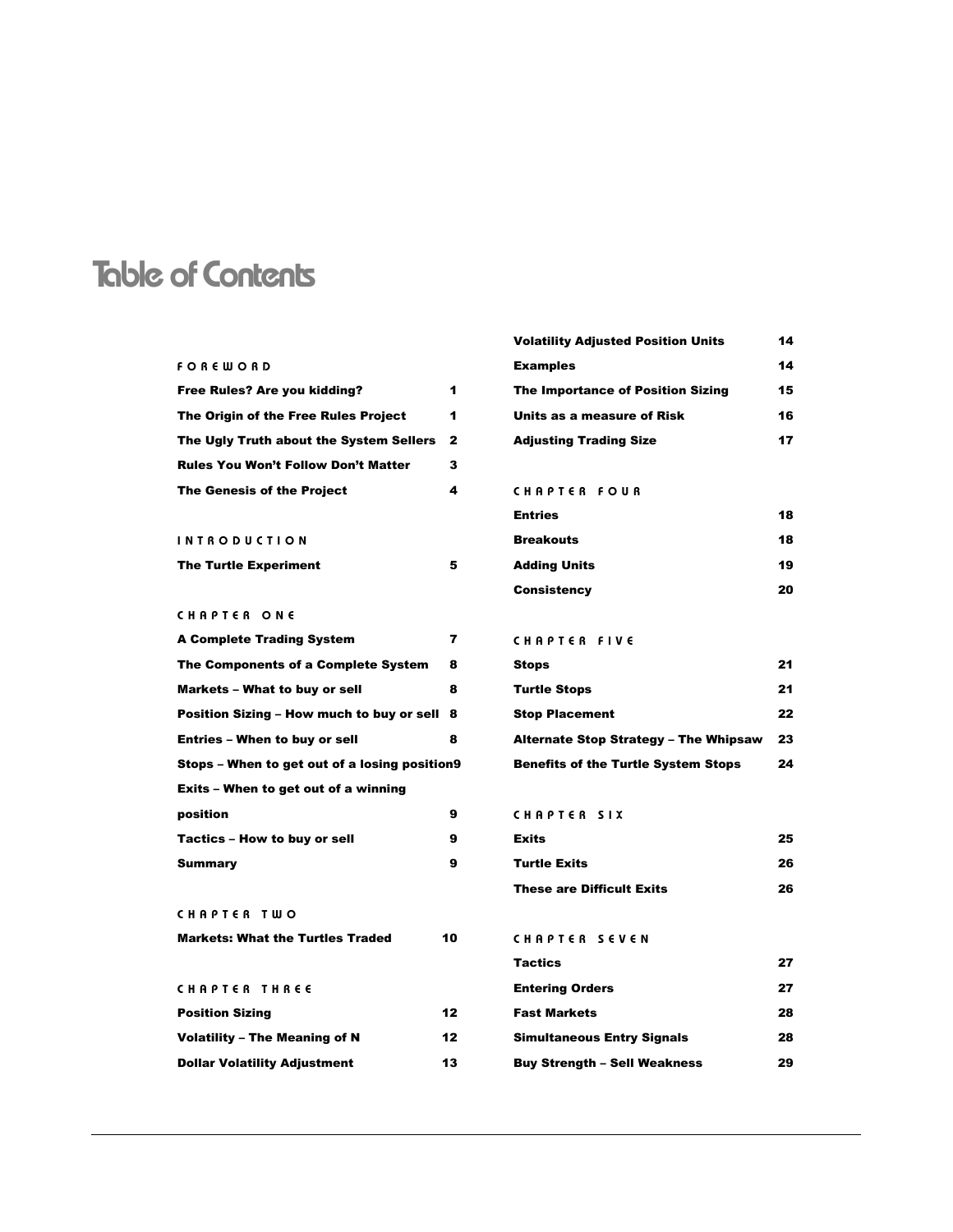| <b>Rolling Over Expiring Contracts</b> | 29 |
|----------------------------------------|----|
| <b>Finally</b>                         | 30 |
|                                        |    |
| CHAPTER EIGHT                          |    |
| <b>Further Study</b>                   | 32 |
| <b>Trading Psychology</b>              | 32 |
| <b>Money Management</b>                | 33 |
| <b>Trading Research</b>                | 33 |
| <b>Final Warning</b>                   | 33 |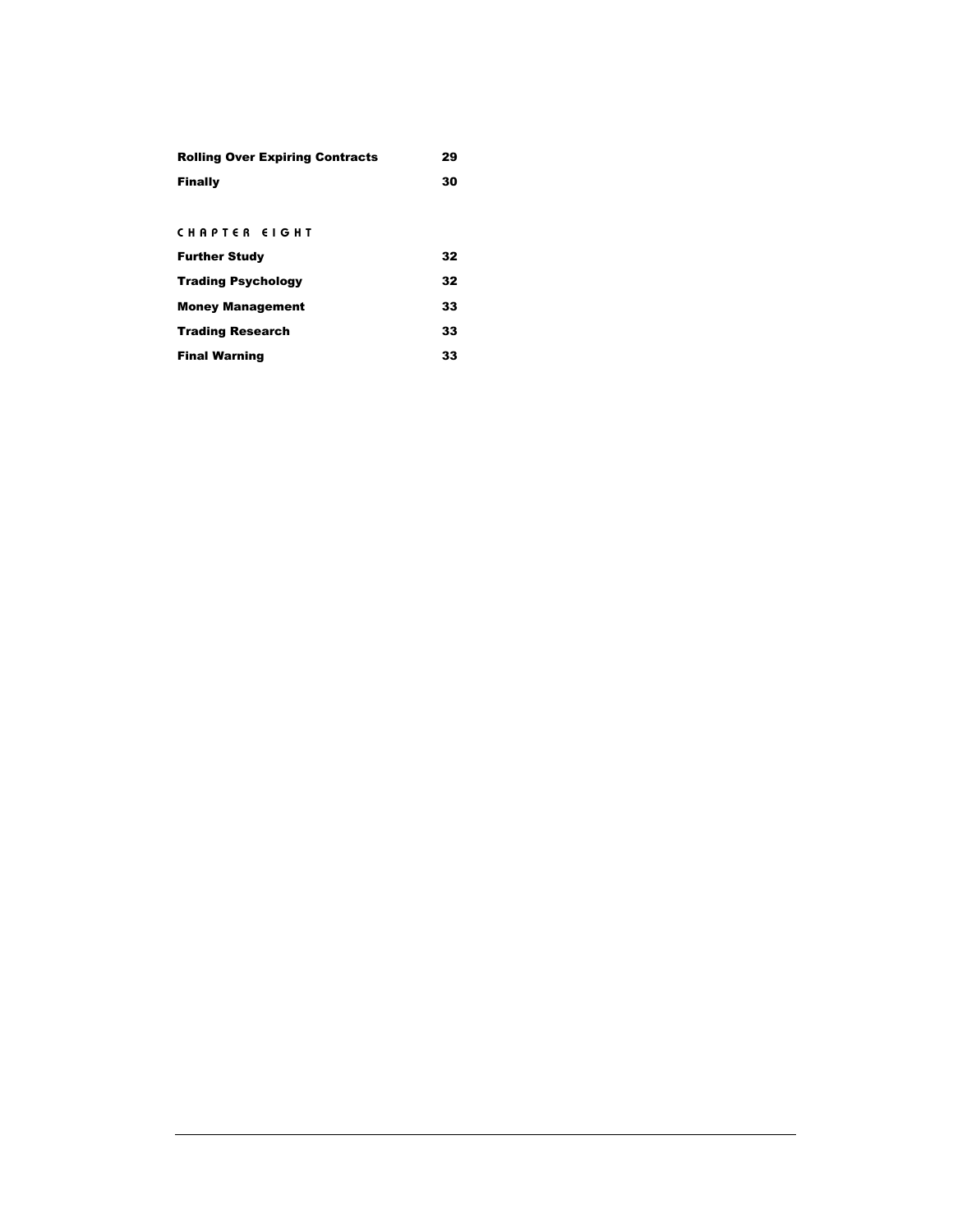# **Foreword** f

# Free Rules? Are you kidding?

*Why are some of the Original Turtles giving away Rules for which others have charged thousands of dollars? Are these the actual Original Turtle Trading System rules?* 

ou probably asked yourself the same questions: "Why would anyone give away the rules to the original Turtle Trading System? How can I be sure that these are the original Turtle Trading System rules as taught by Richard Dennis and William Eckhardt?" The answer to these questions lies in the origin of this project. Y

# The Origin of the Free Rules Project

This project had its seed in various discussions among a few of the original Turtles,

#### Richard Dennis and William Eckhardt

were not consulted prior to the marketing of the Turtle Trading Rules and did not benefit in any way from the sale of the Turtle Rules they developed.

Richard Dennis, and others regarding the sale of the Turtle Trading System rules by a former turtle, and subsequently, on a website by a non-trader. It culminated in this document, which discloses the Original Turtle Trading Rules in their entirety, free of charge.

Why? Because many of us believed that we owed an obligation to Richard Dennis not to reveal the rules, even after our contractual 10 year secrecy pact ended in late 1993. For this reason, we did not look kindly upon the sale of those rules by a former turtle.

Further, we saw the sale on the web site as crass and opportunistic intellectual property theft, an act that, while technically not illegal, was certainly not honorable.

At the same time, having seen others try to follow these rules first-hand, I realized it was unlikely that their publication would result in very many people actually learning to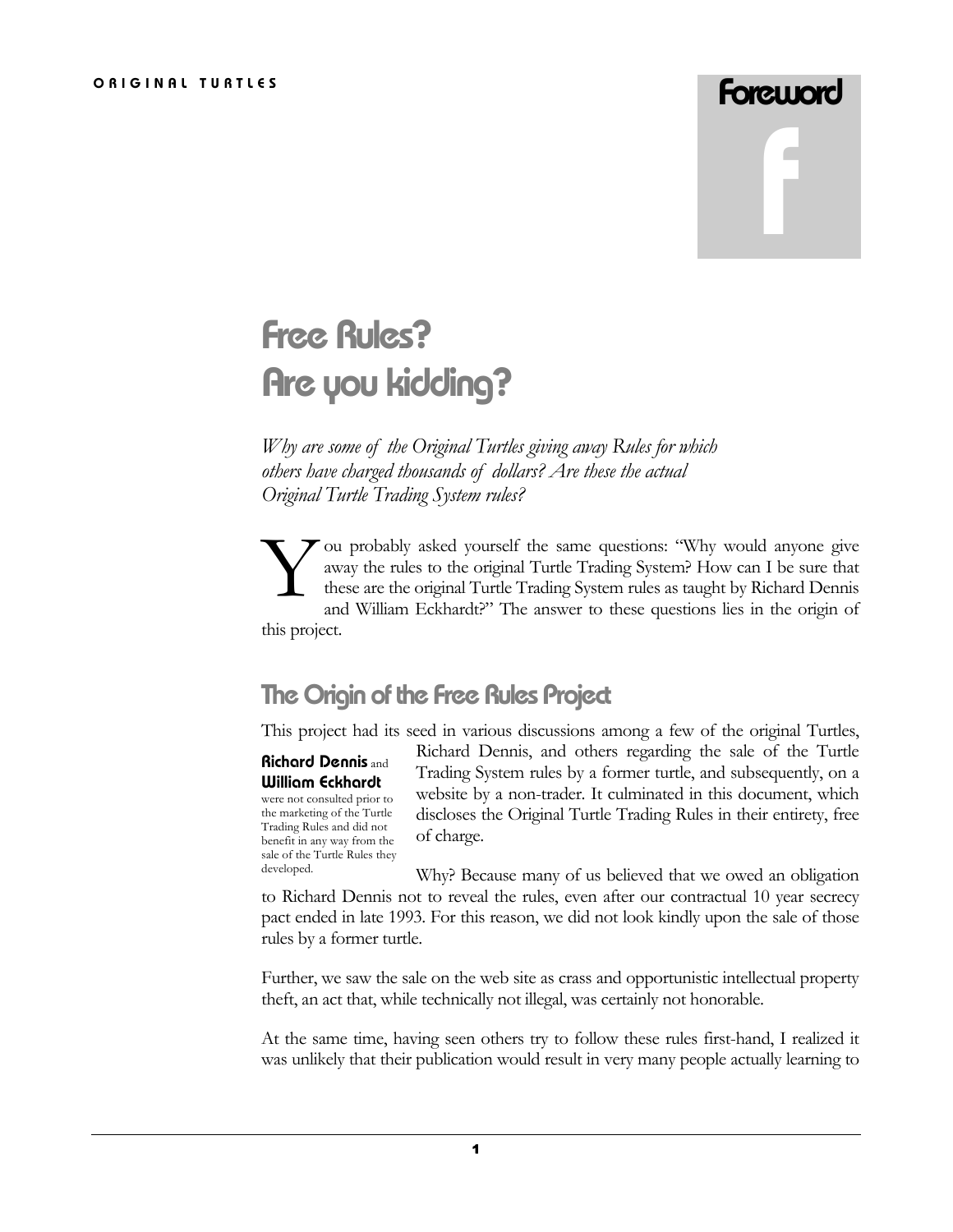trade like the Turtles. In fact, I knew that most of those who spent thousands to learn these heretofore secret rules would end up disappointed, for three reasons:

- The rules wouldn't be clear, since the people selling them didn't know how to trade.
- Even if they were clearly presented, the buyers probably wouldn't be able to follow the rules.
- Most of the Turtles are now trading even better rules.

# The Ugly Truth about the System Sellers

I've been trading and hanging around trading circles since high school. One of the sad realities of the trading industry, and the futures trading industry in particular, is that there are far more people making money selling others' systems and "ways to make money trading," than there are people actually making money trading.

I won't go into specifics here, but those of us who actually trade for a living know the names of many "famous traders" who are famous as "traders," but that don't make money as traders. They make money selling new trading systems, seminars, home study courses, etc. Most of these so called "experts" can't trade and don't trade the systems that they sell.

Yes, this is also true of those selling the Turtle Trading Rules. Consider the major sellers: the first, a web site, TurtleTrader.com, and the second, a former turtle. Here's what they won't tell you:

**TurtleTrader.com** - A web site run mainly by one guy (an admittedly talented web marketer that also has a pharmacy site and a site that sells personality tests), turtletrader.com purports to have the actual Turtle Trading Rules, and will sell them to you for \$999.00. The site is filled with huge amounts of information about trading, and bills itself as the "No. 1 Source for Trend Following Worldwide."

What they don't tell you is that the site is run by a guy who doesn't even trade his own rules—or trade at all for that matter—and has never been a successful trader. Yet he purports to be an expert on the "Turtle Trading Rules," and on trend following!

You can get something close to the actual rules from this site, but you won't get any expert advice from the guy who runs it. All you will get is the regurgitation of advice from other traders that is not tempered by the experience of a successful trading career. Paying for advice from this source is a lot like hiring a blind guide.

In the final analysis, TurtleTrader.com is not any better than other scams and system selling hucksters he warns about. It is a site run by a guy who appears to me to be more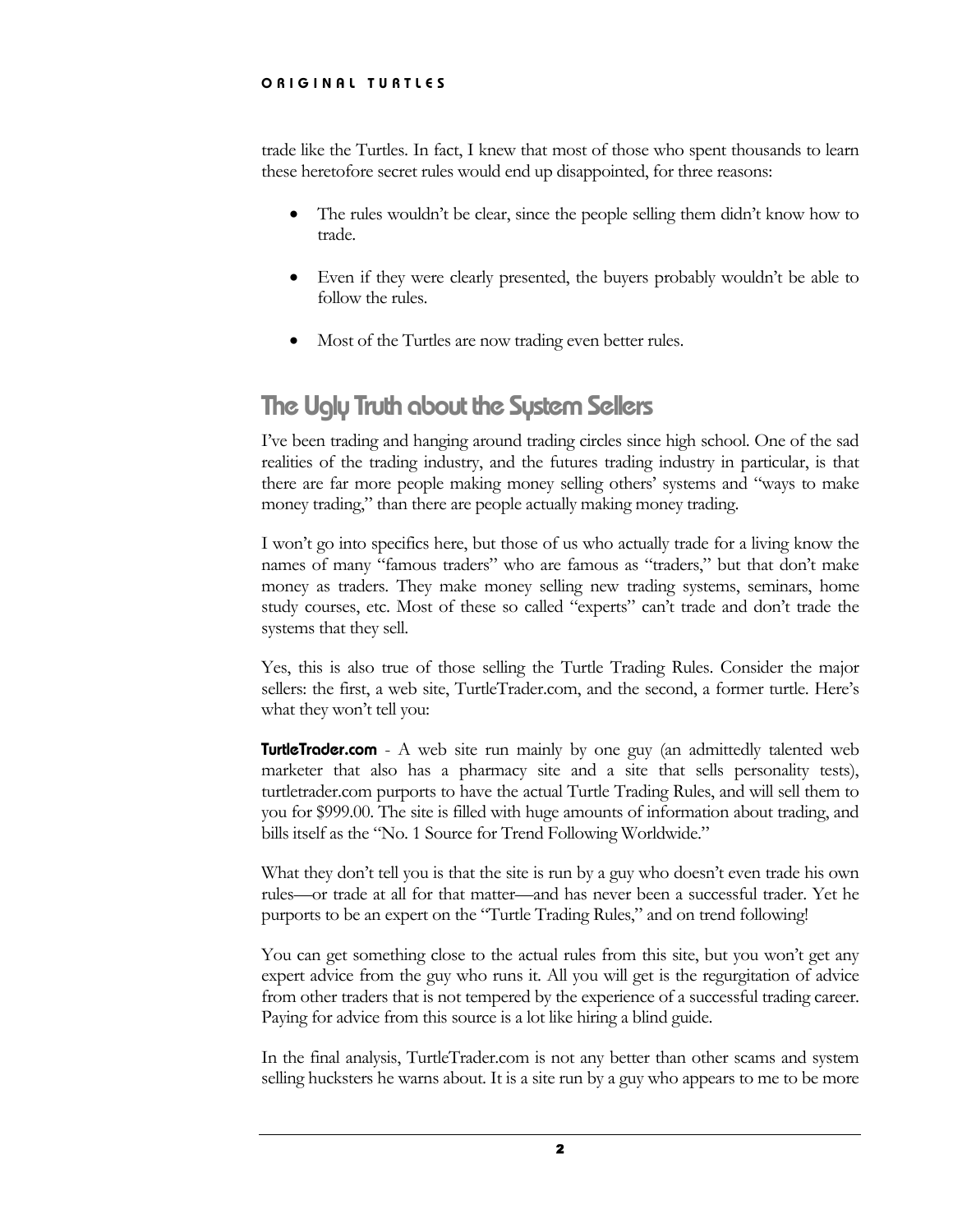interested in taking his customers' money than he is in their success with the system he sells; a site run by someone who misrepresents himself as an expert in trend following, yet doesn't mention that he doesn't trade.

The money-back guarantee is almost worthless; you have to keep a log of all your trades and prove that you made them in the markets by providing your brokerage statements. If you don't like the rules and want your money back, it seems exceedingly unlikely that you would open a trading account and then trade for a year just to get the refund.

**Former Turtle** - This individual, a former turtle, sells tapes, books, hotlines, videos, seminars, and more, for prices ranging from \$29.95 to \$2,500.

What the Former Turtle won't tell you is that he never made money as a turtle; in fact he didn't last a full year as a turtle before he was fired from the turtle program because he couldn't trade the Turtle System Rules successfully. He lost money while most of the other traders were making a lot of money.

The Former Turtle lends credence to the oft quoted maxim: "Those that can *do*, those that can't *teach*."

I haven't seen the seminar or read the books, but I can't imagine how someone who couldn't make money after having been taught directly by Richard Dennis can explain to others how to trade using the Turtle Trading Rules.

## Rules You Won't Follow Don't Matter

What TurtleTrader.com and the Former Turtle don't tell you is that trading rules are

#### Following Rules

As famous trader and father of the Turtles, Richard Dennis said: "I always say that you could publish my trading rules in the newspaper and no one would follow them. The key is consistency and discipline. Almost anybody can make up a list of rules that are 80% as good as what we taught our people. What they couldn't do is give them the confidence to stick to those rules even when things are going bad." – from Market Wizards, by Jack D. Schwager.

only a small part of successful trading. The most important aspects of successful trading are confidence, consistency, and discipline.

Rules that you can't or won't follow will not do you any good.

The Turtles had a lot of reasons to be confident in the rules they were given. For the most part, we had the confidence to follow them even during losing periods. Those who didn't consistently follow the rules didn't make money and were dropped from the program.

Traders who want to be successful will figure out a way to gain enough confidence in their own rules of trading to be able to

apply them consistently.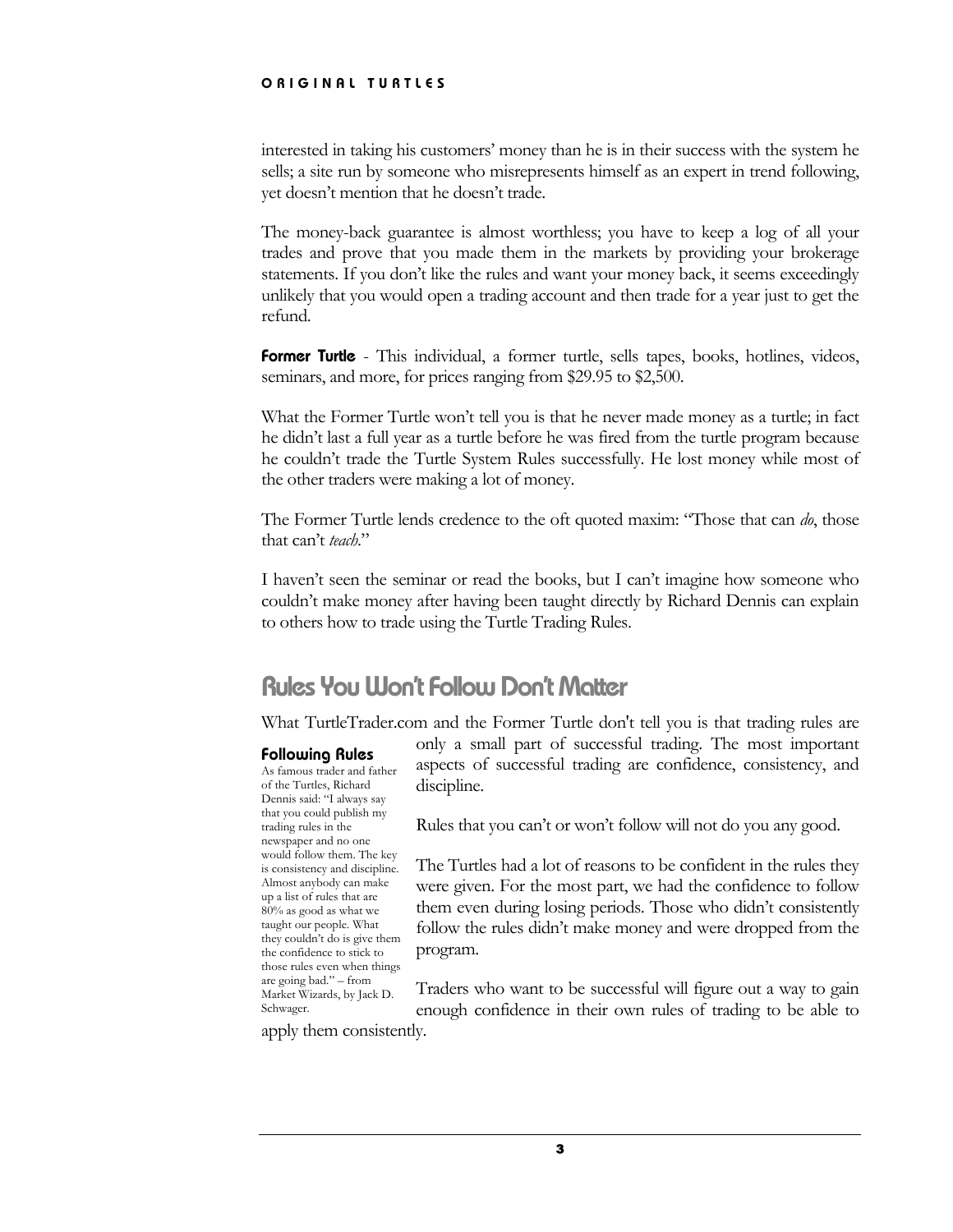As original Turtles, we had it easy. We were given rules by some of the world's most successful and famous traders, Richard Dennis and his trading partner Bill Eckhardt. They taught us the rules and the reasons why we could trust those rules. Then we were placed into an open office with ten other traders who had been taught those same rules. In some respects it was easier to follow the rules than to *not* follow the rules.

On the whole, we had the confidence and the discipline to consistently apply the rules we were given. This was the secret of our success as traders.

Those who failed to follow the rules invariably failed as Turtles. Some of them decided they could make more money selling the Turtle rules than they did as Turtles.

## The Genesis of the Project

Like many of the other Turtles, it always bothered me that some were making money off the work of Richard Dennis and Bill Eckhardt without their consent; that these secret-sellers had used the success of the Turtles to dupe others into spending thousands of dollars on products that were not what they appeared.

I had often thought that a great way to deal with this problem would be to give the Turtle Trading Rules away for free. Since others had already let the cat out of the bag, and since anyone who really wanted the rules could already get them by paying, it wouldn't violate my sense of fair play to reveal them.

So that is what we have done....with a slight twist.

While the rules are free, we respectfully ask that those who gain benefit from the rules and find them valuable send a donation supporting a charity in honor of Richard Dennis, Bill Eckhardt and the original Turtles. You can find a copy of the charities favored by the Turtles on the new web site: originalturtles.org.

Curtis Faith, an Original Turtle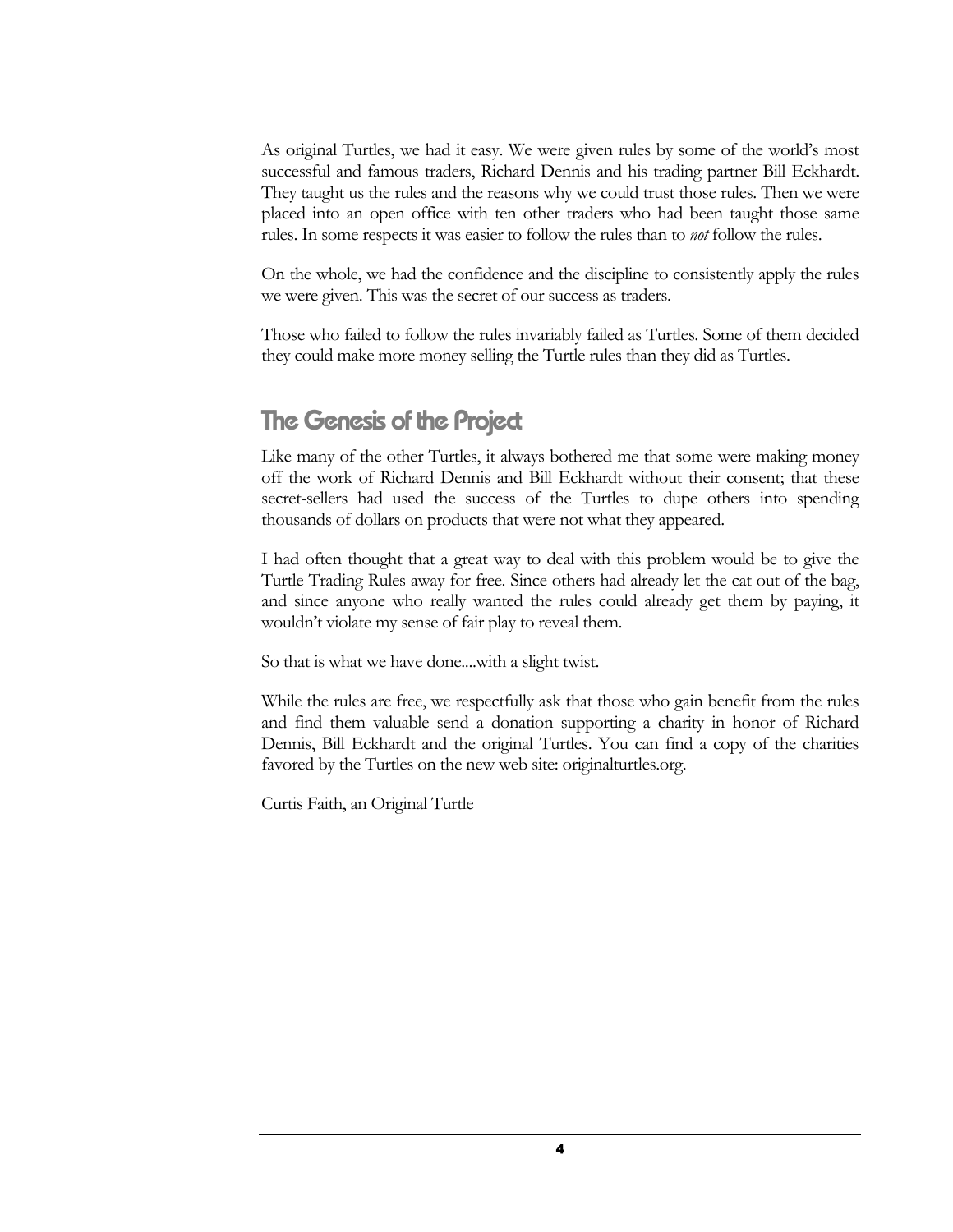# **Introduction** i

# **The Turtle Experiment**

*Richard Dennis wanted to find out whether great traders are born or made.* 

he age old question: Nature or nurture?

In mid-1983, famous commodities speculator Richard Dennis was having an ongoing dispute with his long-time friend Bill Eckhardt about whether great traders were born or made. Richard believed that he could teach people to become great traders. Bill thought that genetics and aptitude were the determining factors.  $\sum_{\text{In}}^{\text{he}}$ 

In order to settle the matter, Richard suggested that they recruit and train some traders, and give them actual accounts to trade to see which one of them was correct.

They took out a large ad advertising positions for trading apprentices in Barron's, the

| Trading was                                          | Wall Street Journal and the New York Times. The ad stated that<br>after a brief training session, the trainees would be supplied with |
|------------------------------------------------------|---------------------------------------------------------------------------------------------------------------------------------------|
| Teachable<br>"Trading was even more                  | an account to trade.                                                                                                                  |
| teachable than I imagined,"                          |                                                                                                                                       |
| he says. "In a strange sort of<br>way, it was almost | Since Rich was probably the most famous trader in the world at                                                                        |
| humbling." - Richard<br>Dennis, Wall Street Journal. | the time, he received submissions from over 1000 applicants. Of<br>these, he interviewed 80.                                          |

This group was culled to 10, which became 13 after Rich added three people he already knew to the list. We were invited to Chicago and trained for two weeks at the end of December, 1983, and began trading small accounts at the beginning of January. After we proved ourselves, Dennis funded most of us with \$500,000 to \$2,000,000 accounts at the start of February.

"The students were called the 'Turtles.' (Mr. Dennis, who says he had just returned from Asia when he started the program, explains that he described it to someone by saying, We are going to grow traders just like they grow turtles in Singapore.''' – Stanley W. Angrist, Wall Street Journal 09/05/1989

5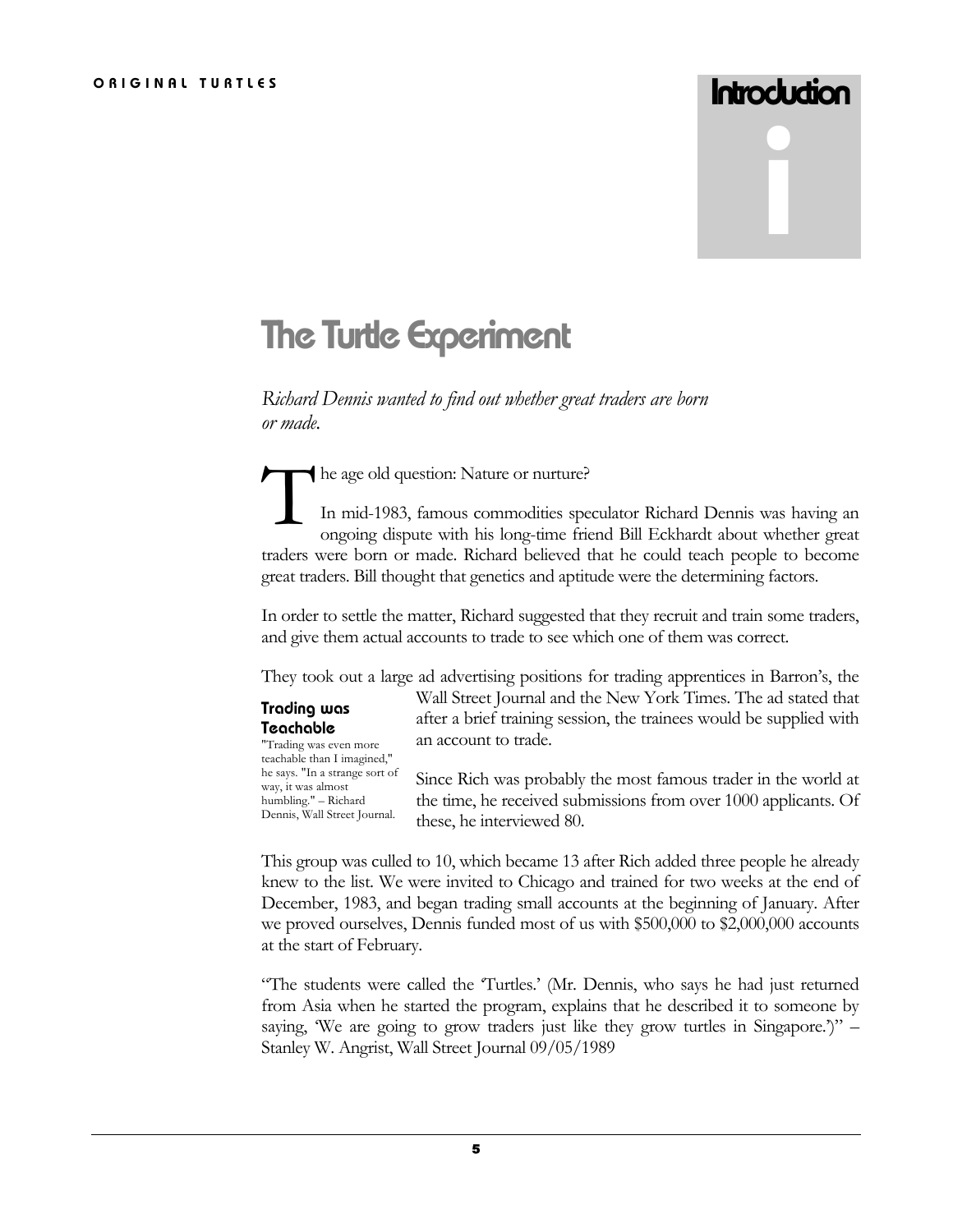The Turtles became the most famous experiment in trading history because over the next four years, we earned an average annual compound rate of return of 80%.

Yes, Rich proved that trading could be taught. He proved that with a simple set of rules, he could take people with little or no trading experience and make them excellent traders.

Continue reading. The complete set of the rules that Richard Dennis taught his trainees follows, starting with the next chapter.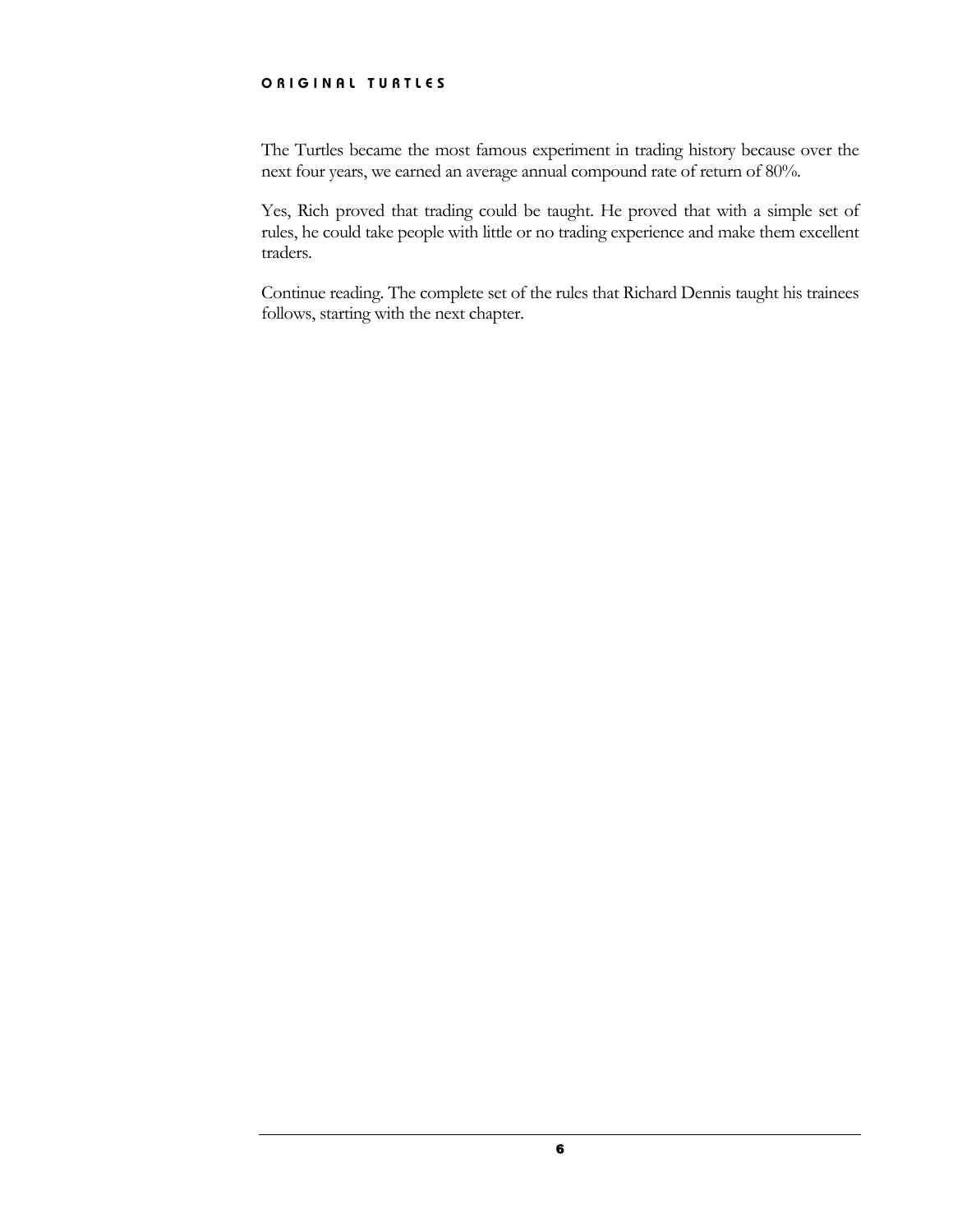# A Complete Trading System

*The Turtle Trading System was a Complete Trading System, one that covered every aspect of trading, and left virtually no decision to the subjective whims of the trader.* 

ost successful traders use a mechanical trading system. This is no coincidence.  $\mathbf{M}$  os

A good mechanical trading system automates the entire process of trading. The system provides answers for each of the decisions a trader must make while trading. The system makes it easier for a trader to trade consistently because there is a set of rules which specifically define exactly what should be done. The mechanics of trading are not left up to the judgment of the trader.

If you know that your system makes money over the long run, it is easier to take the signals and trade according to the system during periods of losses. If you are relying on your own judgment during trading, you may find that you are fearful just when you should be bold, and courageous when you should be cautious.

If you have a mechanical trading system that works, and you follow it consistently, your trading will be consistent despite the inner emotional struggles that might come from a long series of losses, or a large profit. The confidence, consistency, and discipline afforded by a thoroughly tested mechanical system are the key to many of the most profitable traders' success.

The Turtle Trading System was a Complete Trading System. Its rules covered every aspect of trading, and left no decisions to the subjective whims of the trader. It had every component of a Complete Trading System.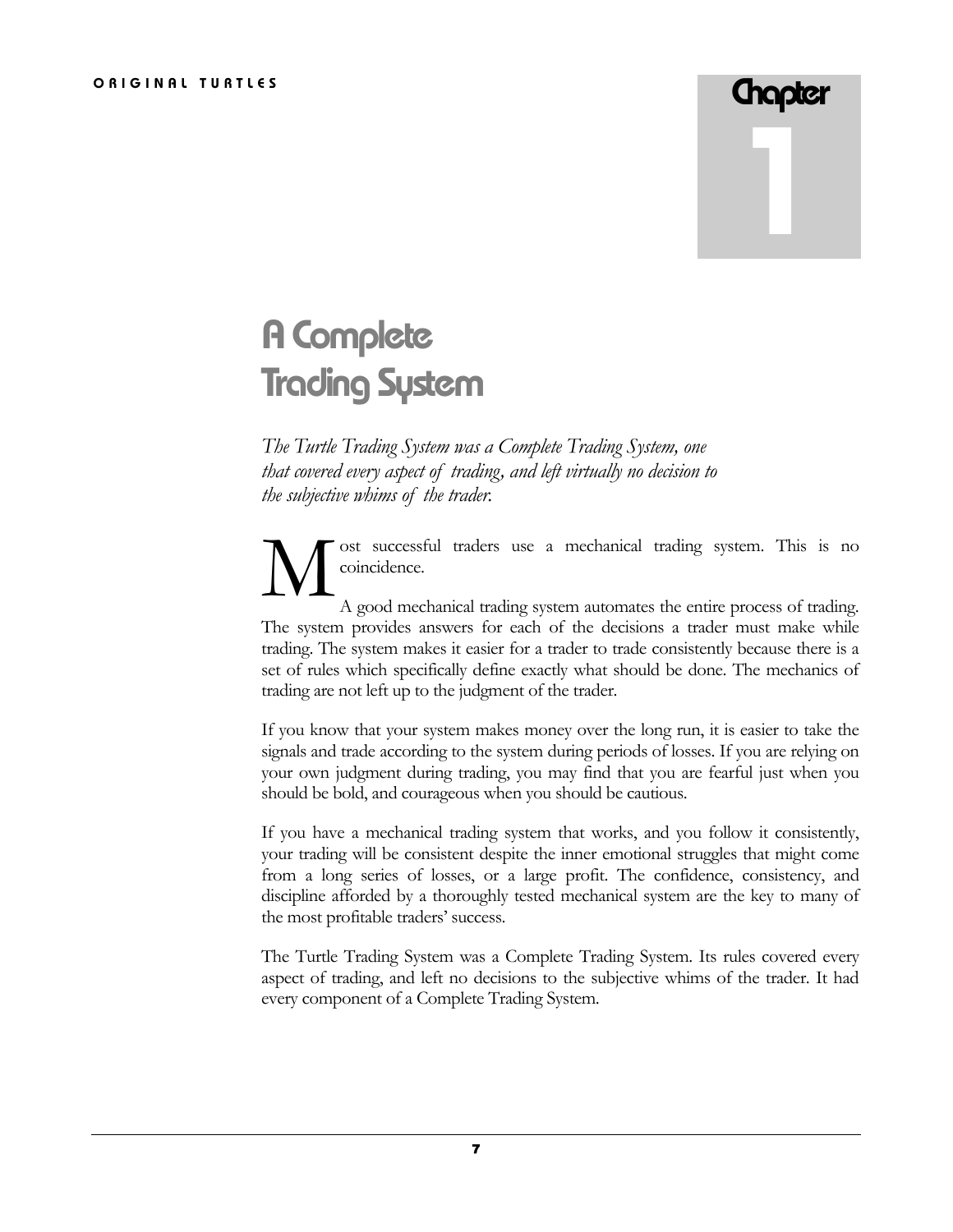## The Components of a Complete System

A Complete Trading System covers each of the decisions required for successful trading:

- **Markets What to buy or sell**
- Position Sizing How much to buy or sell
- Entries When to buy or sell
- Stops When to get out of a losing position
- Exits When to get out of a winning position
- Tactics How to buy or sell

#### Markets – What to buy or sell

The first decision is what to buy and sell, or essentially, what markets to trade. If you trade too few markets you greatly reduce your chances of getting aboard a trend. At the same time, you don't want to trade markets that have too low a trading volume, or that don't trend well.

#### Position Sizing – How much to buy or sell

The decision about how much to buy or sell is absolutely fundamental, and yet is often glossed over or handled improperly by most traders.

How much to buy or sell affects both diversification and money management. Diversification is an attempt to spread risk across many instruments, and to increase the opportunity for profit by increasing the opportunities for catching successful trades. Proper diversification requires making similar, if not identical bets on many different instruments. Money management is really about controlling risk by not betting so much that you run out of money before the good trends come.

How much to buy or sell is the single most important aspect of trading. Most beginning traders risk far too much on each trade, and greatly increase their chances of going bust, even if they have an otherwise valid trading style.

#### Entries – When to buy or sell

The decision of when to buy or sell is often called the entry decision. Automated systems generate entry signals which define the exact price and market conditions to enter the market, whether by buying or selling.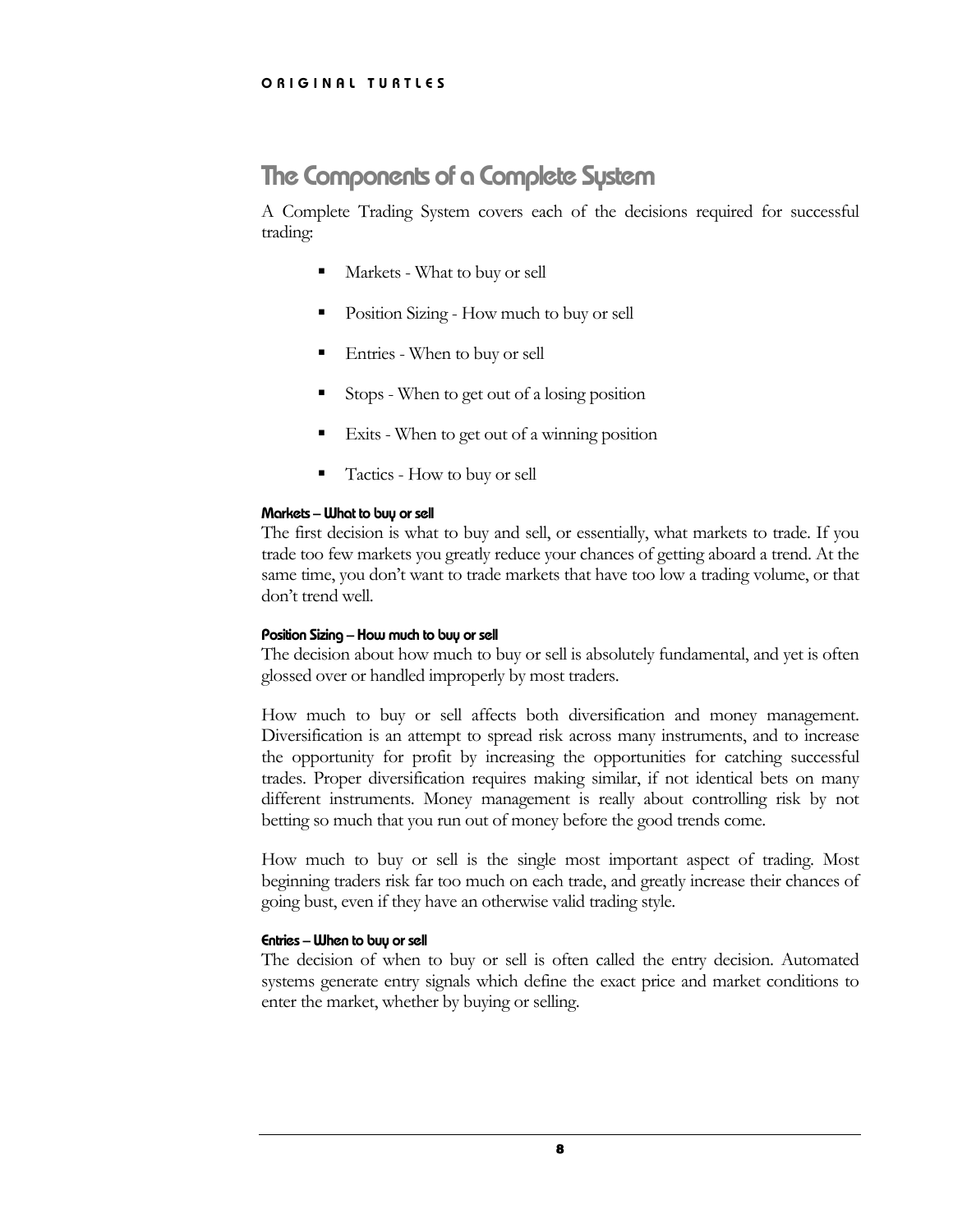#### Stops – When to get out of a losing position

Traders who do not cut their losses will not be successful in the long term. The most important thing about cutting your losses is to predefine the point where you will get out *before* you enter a position.

#### Exits – When to get out of a winning position

Many "trading systems" that are sold as complete trading systems do not specifically address the exit of winning positions. Yet the question of when to get out of a winning position is crucial to the profitability of the system. Any trading system that does not address the exit of winning positions is not a Complete Trading System.

#### Tactics – How to buy or sell

Once a signal has been generated, tactical considerations regarding the mechanics of execution become important. This is especially true for larger accounts, where the entry and exit of positions can result in significant adverse price movement, or market impact.

### **Summary**

Using a mechanical system is the best way to consistently make money trading. If you know that your system makes money over the long run, it is easier to take the signals and follow the system during periods of losses. If you rely on your own judgment, during trading you may find that you are fearful just when you should be courageous, or courageous when you should be fearful.

If you have a profitable mechanical trading system, and you follow it religiously, then your trading will be profitable, and the system will help you survive the emotional struggles that inevitably result from a long series of losses, or large profits.

The trading system that was used by the Turtles was a Complete Trading System. This was a major factor in our success. Our system made it easier to trade consistently, and successfully, because it did not leave important decisions to the discretion of the trader.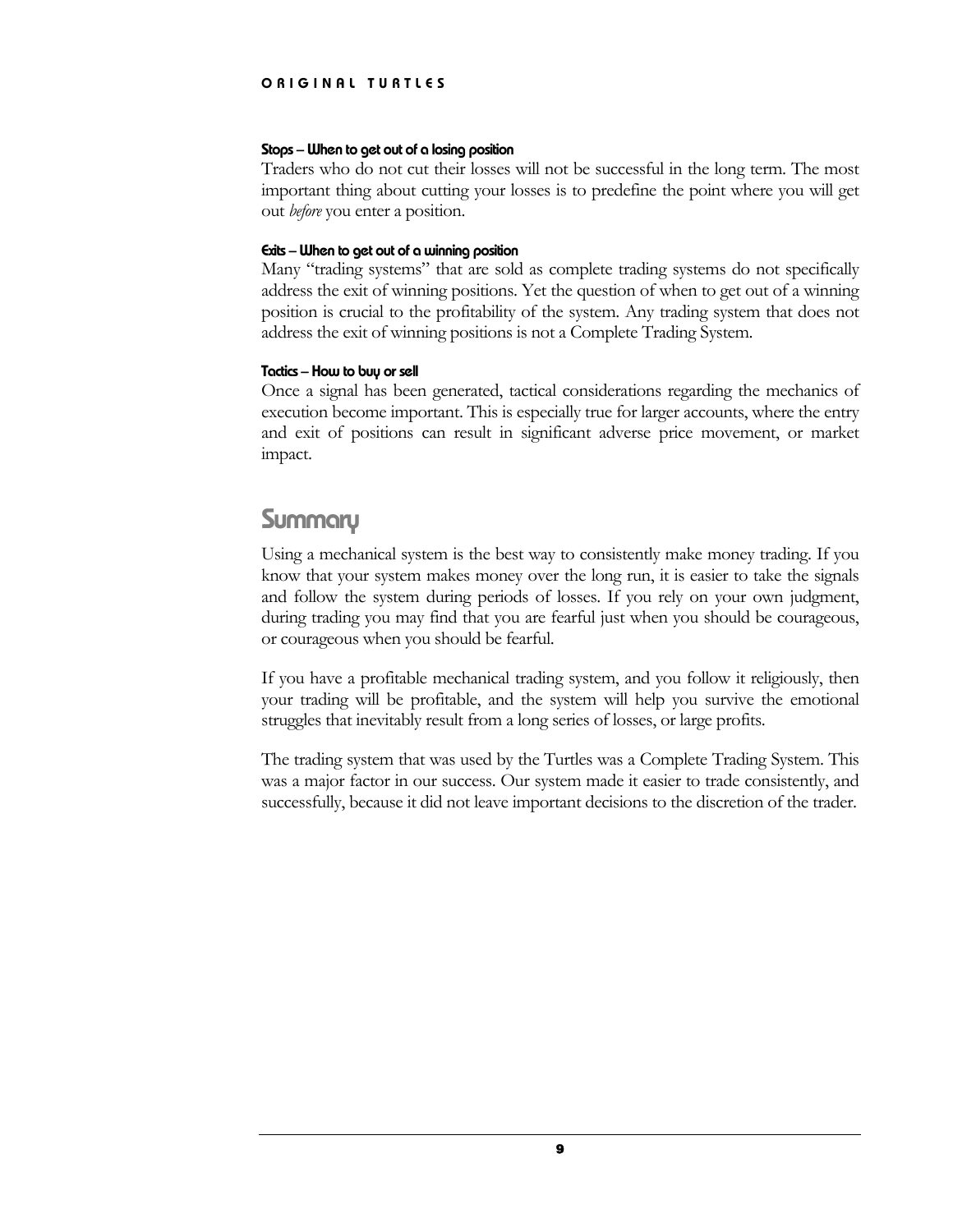# Markets: What the Turtles Traded

*The Turtles traded liquid futures that traded on U.S. exchanges in Chicago and New York.* 

he Turtles were futures traders, at the time more popularly called commodities traders. We traded futures contracts on the most popular U.S. commodities exchanges. The tra

Since we were trading millions of dollars, we could not trade markets that only traded a

#### Liquidity

The primary criterion used to determine the futures that could be traded by the Turtles was the liquidity of the underlying markets.

few hundred contracts per day because that would mean that the orders we generated would move the market so much that it would be too difficult to enter and exit positions without taking large losses. The Turtles traded only the most liquid markets.

In general, the Turtles traded all liquid U.S. markets except the grains and the meats. Since Richard Dennis was already trading the full position limits for his own account, he could not permit us to trade grains for him without exceeding the exchange's position limits.

We did not trade the meats because of a corruption problem with the floor traders in the meat pits. Some years after the Turtles disbanded, the FBI conducted a major sting operation in the Chicago meat pits and indicted many traders for price manipulation and other forms of corruption.

The following is a list of the futures markets traded by the Turtles:

Chicago Board of Trade

- 30 Year U.S. Treasury Bond
- 10 Year U.S. Treasury Note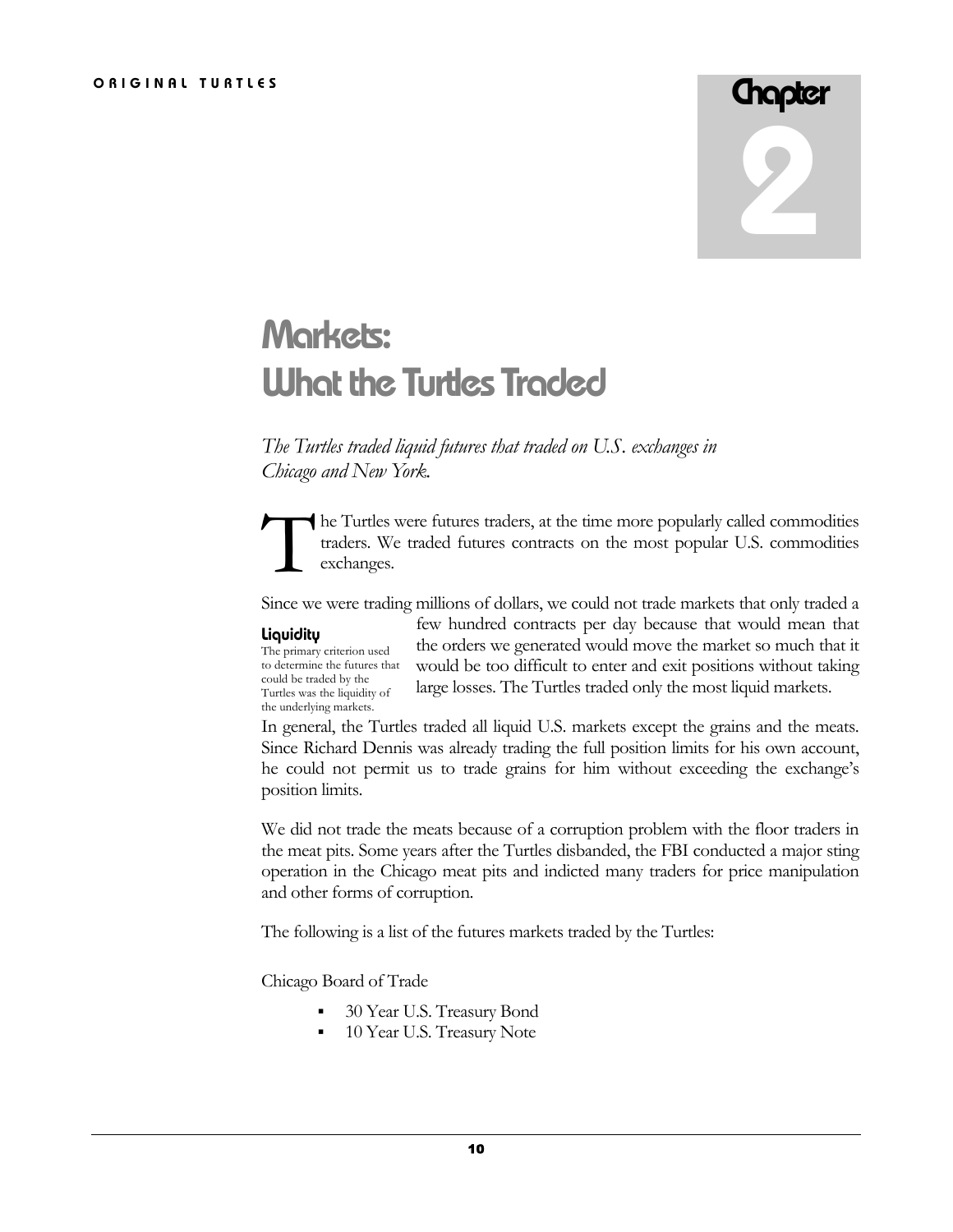New York Coffee Cocoa and Sugar Exchange

- Coffee
- Cocoa
- Sugar
- $\blacksquare$  Cotton

Chicago Mercantile Exchange

- **Swiss Franc**
- **Deutschmark**
- British Pound
- **French Franc**
- Japanese Yen
- Canadian Dollar
- S&P 500 Stock Index
- Eurodollar
- 90 Day U.S. Treasury Bill

Comex

- Gold
- **Silver**
- Copper

New York Mercantile Exchange

- Crude Oil
- **Heating Oil**
- **Unleaded Gas**

The Turtles were given the discretion of not trading any of the commodities on the list. However, if a trader chose not to trade a particular market, then he was not to trade that market at all. We were not supposed to trade markets inconsistently.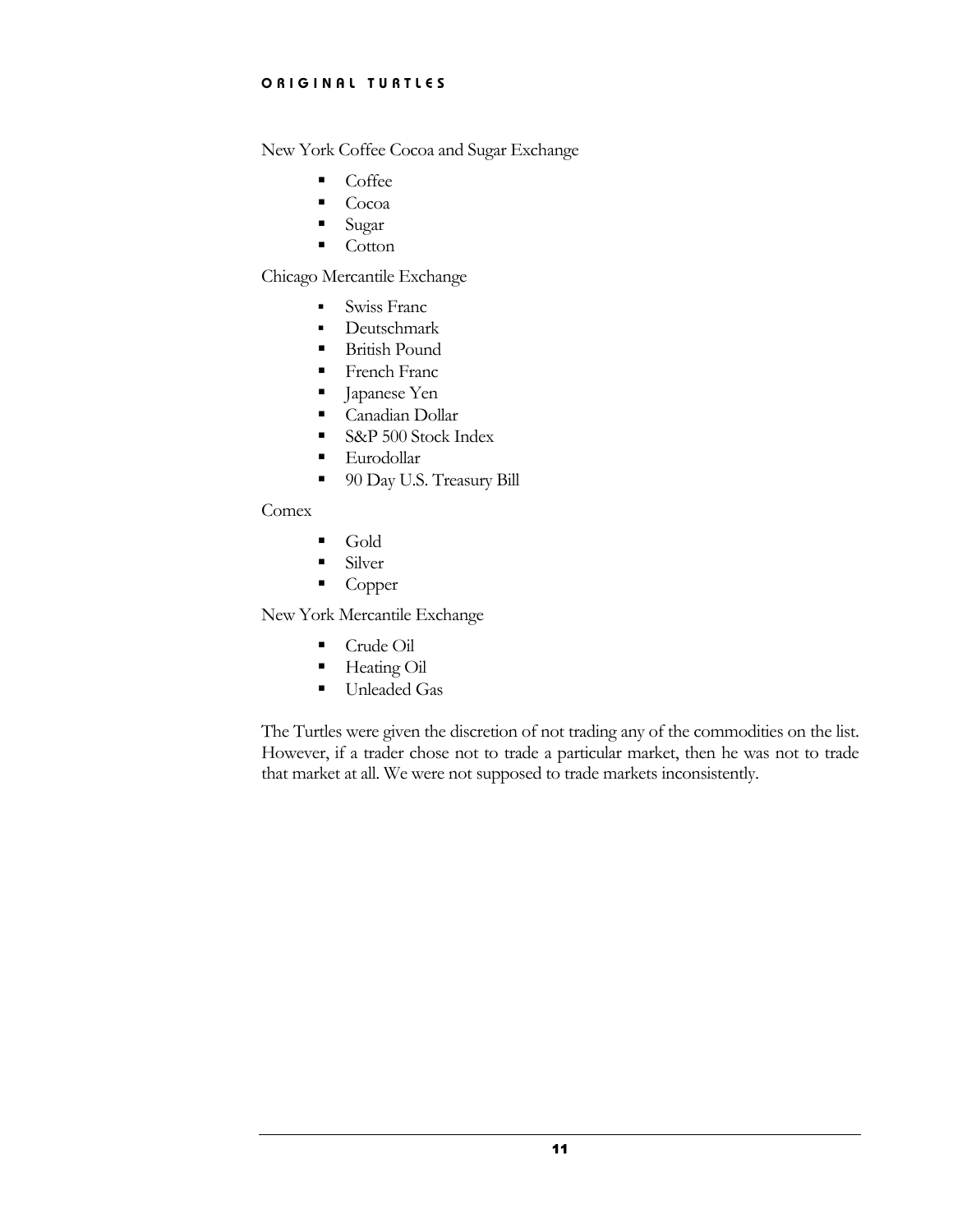# Position Sizing

*The Turtles used a volatility-based constant percentage risk position sizing algorithm.* 

osition sizing is one of the most important but least understood components of any trading system.  $\mathbf{P}_{\text{nf}}^{\text{os}}$ 

The Turtles used a position sizing algorithm that was very advanced for its day, because it normalized the dollar volatility of a position by adjusting the position size based on the dollar volatility of the market. This meant that a given position would tend to move up or down in a given day about the same amount in dollar terms (when compared to positions in other markets), irrespective of the underlying volatility of the particular market.

This is true because positions in markets that moved up and down a large amount per contract would have an offsetting smaller number of contracts than positions in markets that had lower volatility.

This volatility normalization is very important because it means that different trades in different markets tend to have the same chance for a particular dollar loss or a particular dollar gain. This increased the effectiveness of the diversification of trading across many markets.

Even if the volatility of a given market was lower, any significant trend would result in a sizeable win because the Turtles would have held more contracts of that lower volatility commodity.

# Volatility – The Meaning of N

The Turtles used a concept that Richard Dennis and Bill Eckhardt called N to represent the underlying volatility of a particular market.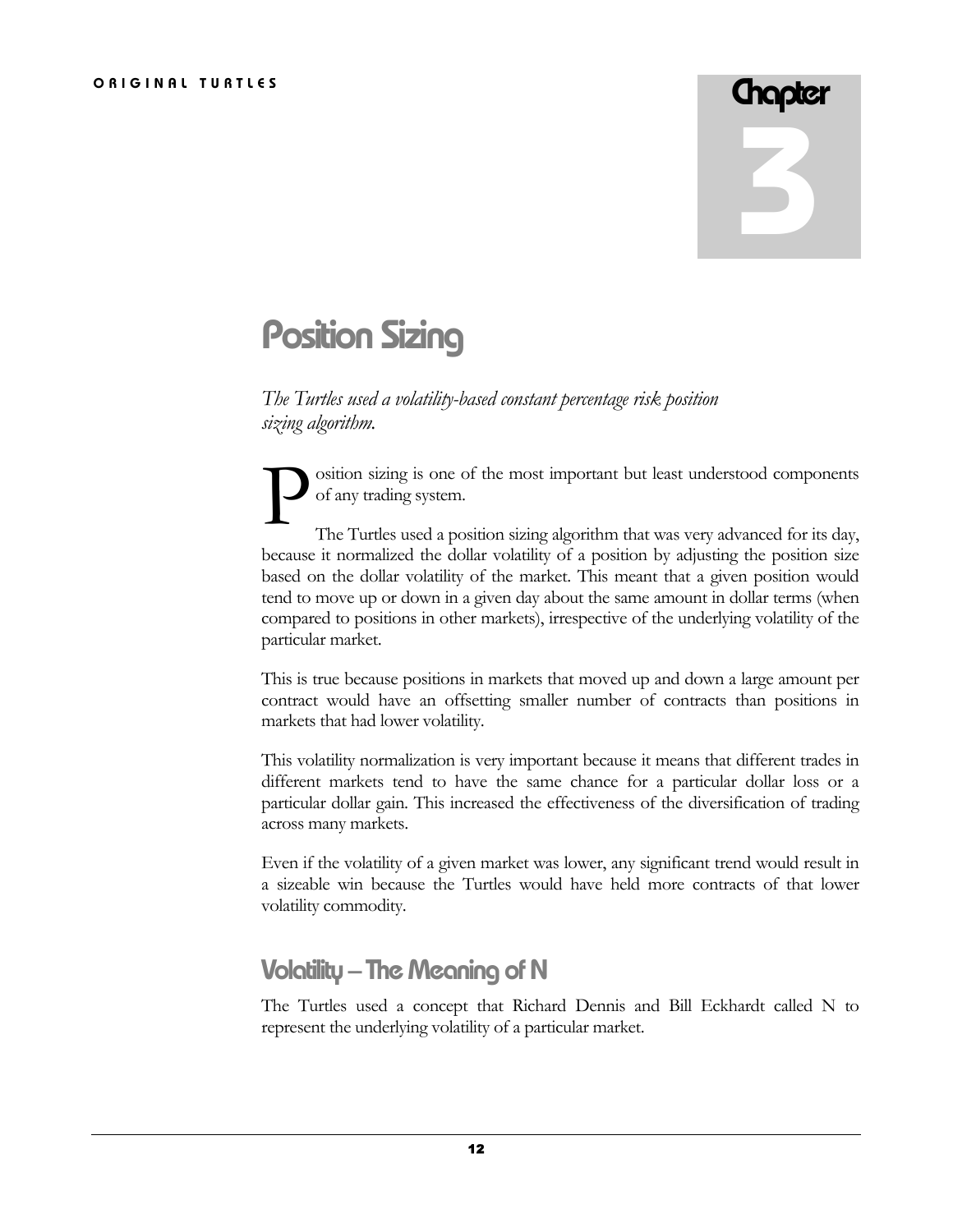N is simply the 20-day exponential moving average of the True Range, which is now more commonly known as the ATR. Conceptually, N represents the average range in price movement that a particular market makes in a single day, accounting for opening gaps. N was measured in the same points as the underlying contract.

To compute the daily true range:

**True Range** = *Maximum*(**H-L,H - PDC,PDC - L)**

where:

**H** – Current High **L** – Current Low **PDC** – Previous Day's Close

To compute N use the following formula:

$$
N = \frac{(19 \times PDN + TR)}{20}
$$

where:

**PDN** – Previous Day's N **TR** – Current Day's True Range

Since this formula requires a previous day's N value, you must start with a 20-day simple average of the True Range for the initial calculation.

## Dollar Volatility Adjustment

The first step in determining the position size was to determine the dollar volatility represented by the underlying market's price volatility (defined by its N).

This sounds more complicated than it is. It is determined using the simple formula:

### **Dollar Volatility** = **N**×**Dollars per Point**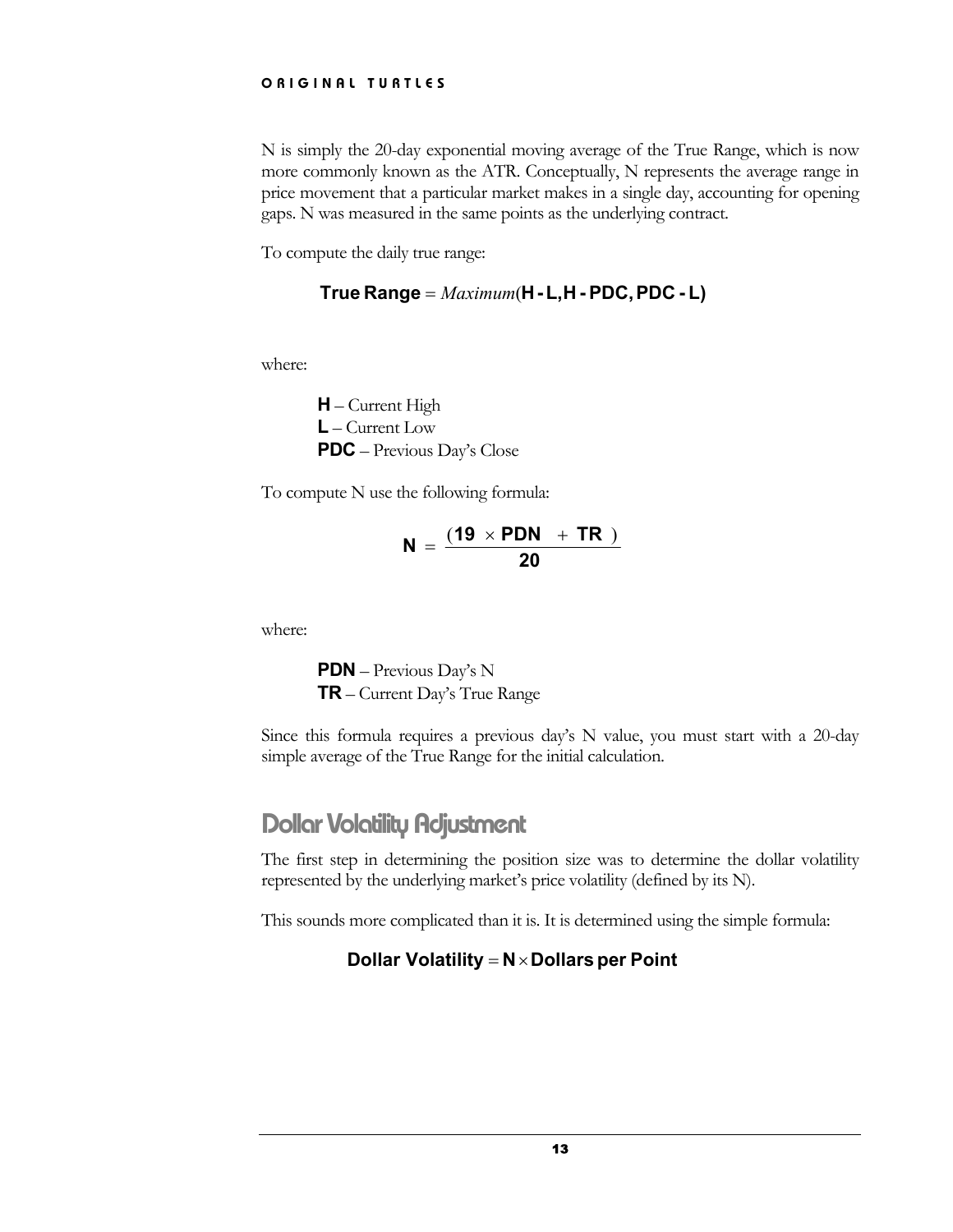# Volatility Adjusted Position Units

The Turtles built positions in pieces which we called Units. Units were sized so that 1 N represented 1% of the account equity.

Thus, a unit for a given market or commodity can be calculated using the following formula:

### **Market Dollar Volatility 1% of Account Unit** <sup>=</sup>

or

### **N Dollars per Point**  $\mathsf{Unit} = \frac{1\% \text{ of Account}}{\mathsf{N} \times \mathsf{Dollars} \text{ per Po}}$

### **Examples**

Heating Oil HO03H:

Consider the following prices, True Range, and N values for March 2003 Heating Oil:

| Date       | High   | Low    | Close  | True Range | N      |
|------------|--------|--------|--------|------------|--------|
| 11/1/2002  | 0.7220 | 0.7124 | 0.7124 | 0.0096     | 0.0134 |
| 11/4/2002  | 0.7170 | 0.7073 | 0.7073 | 0.0097     | 0.0132 |
| 11/5/2002  | 0.7099 | 0.6923 | 0.6923 | 0.0176     | 0.0134 |
| 11/6/2002  | 0.6930 | 0.6800 | 0.6838 | 0.0130     | 0.0134 |
| 11/7/2002  | 0.6960 | 0.6736 | 0.6736 | 0.0224     | 0.0139 |
| 11/8/2002  | 0.6820 | 0.6706 | 0.6706 | 0.0114     | 0.0137 |
| 11/11/2002 | 0.6820 | 0.6710 | 0.6710 | 0.0114     | 0.0136 |
| 11/12/2002 | 0.6795 | 0.6720 | 0.6744 | 0.0085     | 0.0134 |
| 11/13/2002 | 0.6760 | 0.6550 | 0.6616 | 0.0210     | 0.0138 |
| 11/14/2002 | 0.6650 | 0.6585 | 0.6627 | 0.0065     | 0.0134 |
| 11/15/2002 | 0.6701 | 0.6620 | 0.6701 | 0.0081     | 0.0131 |
| 11/18/2002 | 0.6965 | 0.6750 | 0.6965 | 0.0264     | 0.0138 |
| 11/19/2002 | 0.7065 | 0.6944 | 0.6944 | 0.0121     | 0.0137 |
| 11/20/2002 | 0.7115 | 0.6944 | 0.7087 | 0.0171     | 0.0139 |
| 11/21/2002 | 0.7168 | 0.7100 | 0.7124 | 0.0081     | 0.0136 |
| 11/22/2002 | 0.7265 | 0.7120 | 0.7265 | 0.0145     | 0.0136 |
| 11/25/2002 | 0.7265 | 0.7098 | 0.7098 | 0.0167     | 0.0138 |
| 11/26/2002 | 0.7184 | 0.7110 | 0.7184 | 0.0086     | 0.0135 |
| 11/27/2002 | 0.7280 | 0.7200 | 0.7228 | 0.0096     | 0.0133 |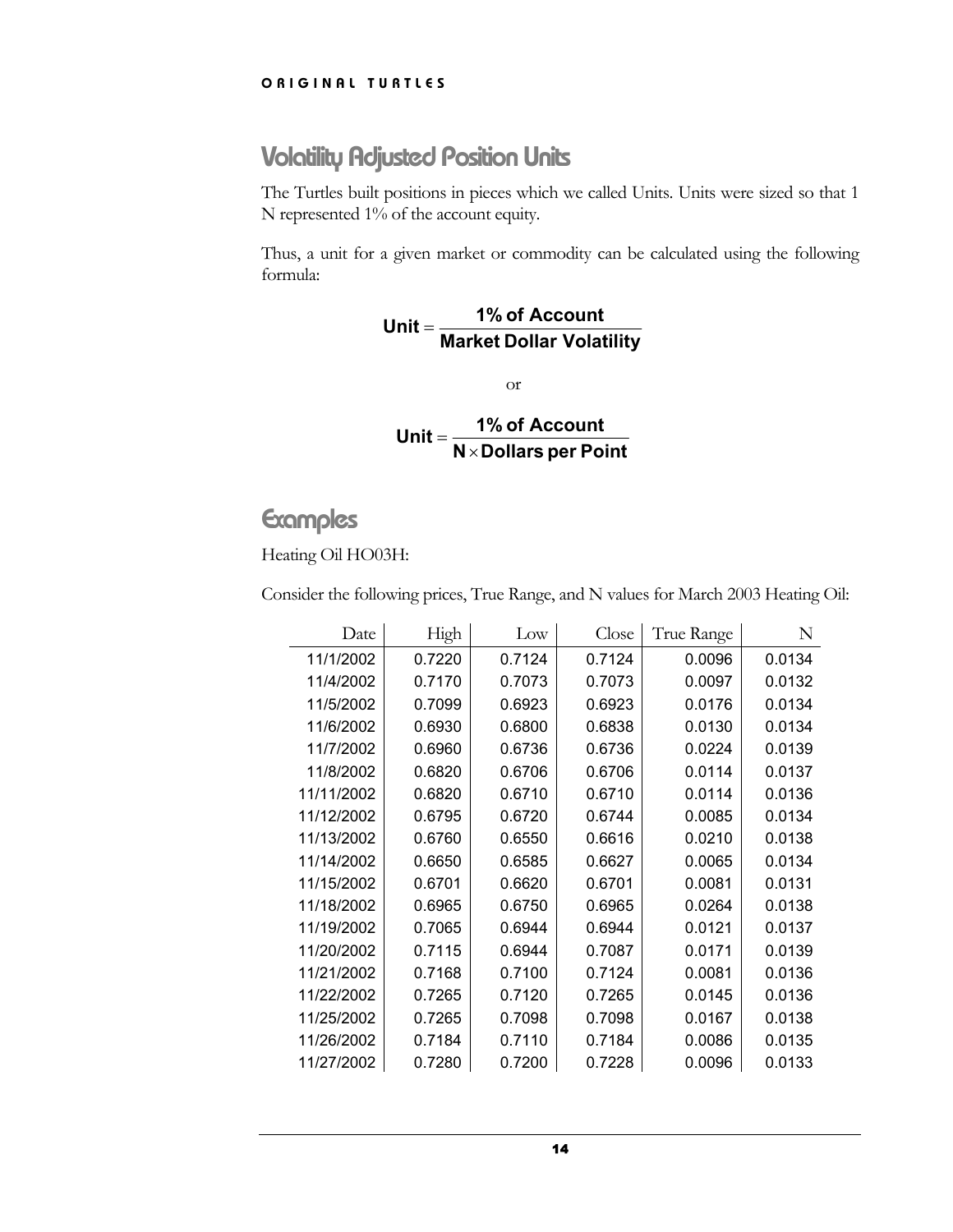| 12/2/2002 | 0.7375 | 0.7227 | 0.7359 | 0.0148 | 0.0134 |
|-----------|--------|--------|--------|--------|--------|
| 12/3/2002 | 0 7447 | 0.7310 | 0.7389 | 0.0137 | 0.0134 |
| 12/4/2002 | 0.7420 | 0.7140 | 0.7162 | 0.0280 | 0.0141 |

The unit size for the 6th of December, 2002 (using the N value of 0.0141 from the 4th of December), is as follows:

#### Heating Oil

 $N = 0.0141$ Account Size =  $$1,000,000$ Dollars per Point  $= 42,000$  (42,000 gallon contracts with price quoted in dollars)

Unit Size = 
$$
\frac{0.01 \times $1,000,000}{0.0141 \times 42,000} = 16.88
$$

Since it isn't possible to trade partial contracts, this would be truncated to an even **16** contracts.

You might ask: "How often is it necessary to compute the values for N and the Unit Size?" The Turtles were provided with a Unit size sheet on Monday of each week that listed the N, and the Unit size in contracts for each of the futures that we traded.

# The Importance of Position Sizing

Diversification is an attempt to spread risk across many instruments and to increase the opportunity for profit by increasing the opportunities for catching successful trades. To properly diversify requires making similar if not identical bets on many different instruments.

The Turtle System used market volatility to measure the risk involved in each market. We then used this risk measurement to build positions in increments that represented a constant amount of risk (or volatility). This enhanced the benefits of diversification, and increased the likelihood that winning trades would offset losing trades.

Note that this diversification is much harder to achieve when using insufficient trading capital. Consider the above example if a \$100,000 account had been used. The unit size would have been a single contract, since 1.688 truncates to 1. For smaller accounts, the granularity of adjustment is too large, and this greatly reduces the effectiveness of diversification.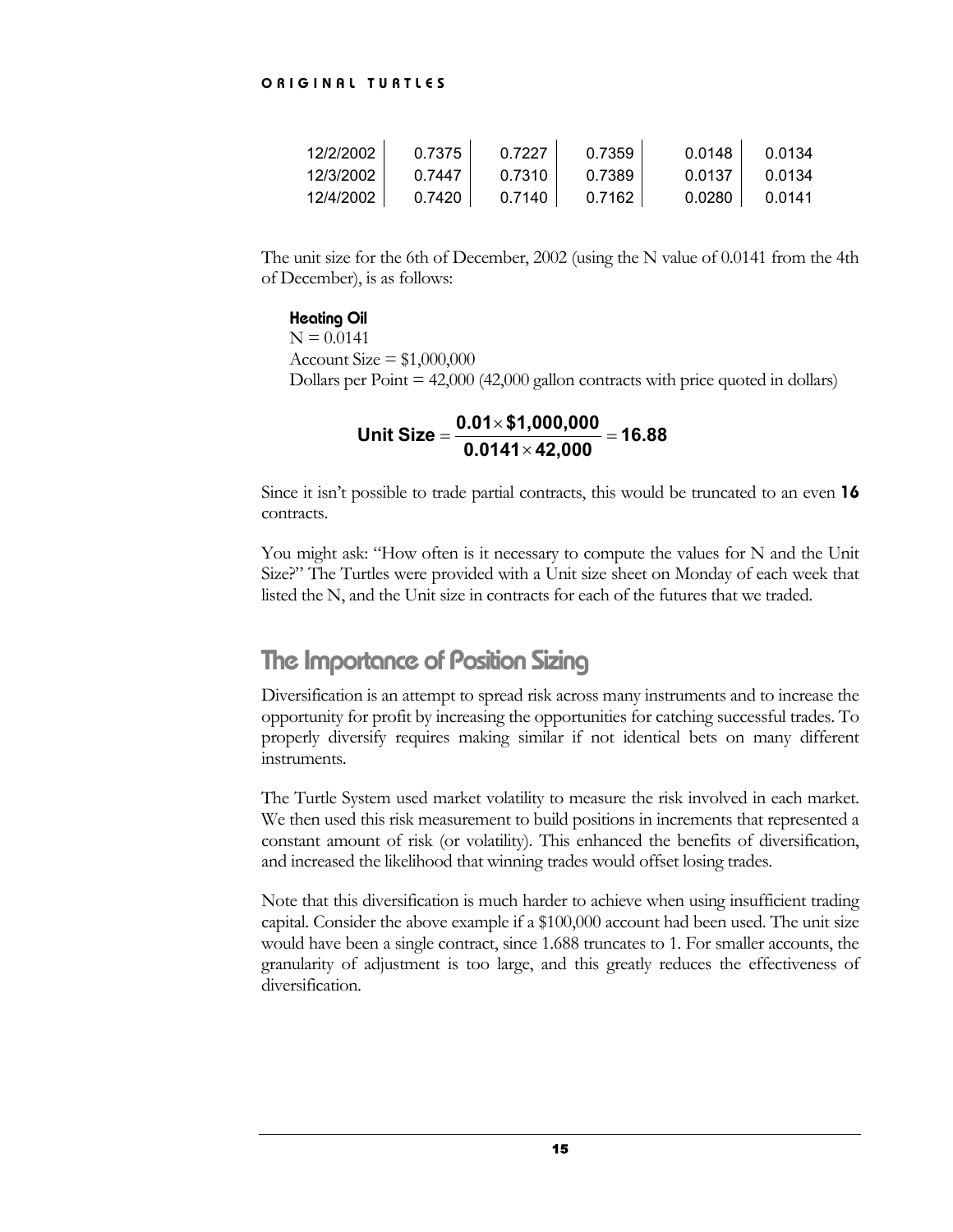## Units as a measure of Risk

Since the Turtles used the Unit as the base measure for position size, and since those units were volatility risk adjusted, the Unit was a measure of both the risk of a position, and of the entire portfolio of positions.

The Turtles were given risk management rules that limited the number of Units that we could maintain at any given time, on four different levels. In essence, these rules controlled the total risk that a trader could carry, and these limits minimized losses during prolonged losing periods, as well as during extraordinary price movements.

An example of an extraordinary price movement was the day after the October, 1987 stock market crash. The U.S. Federal Reserve lowered interest rates by several percentage points overnight to boost the confidence of the stock market and the country. The Turtles were loaded long in interest rate futures: Eurodollars, TBills and Bonds. The losses the following day were enormous. In some cases, 20% to 40% of account equity was lost in a single day. But these losses would have been correspondingly higher without the maximum position limits.

The limits were:

| Level | Type                              | Maximum Units |
|-------|-----------------------------------|---------------|
|       | Single Market                     | 4 Units       |
|       | Closely Correlated Markets        | 6 Units       |
| 3     | <b>Loosely Correlated Markets</b> | 10 Units      |
|       | Single Direction – Long or Short  | 12 Units      |
|       |                                   |               |

**Single Markets** – A maximum of four Units per market.

**Closely Correlated Markets** – For markets that were closely correlated there could be a maximum of 6 Units in one particular direction (i.e. 6 long units or 6 short units). Closely correlated markets include: heating oil and crude oil; gold and silver; Swiss franc and Deutschmark; TBill and Eurodollar, etc.

**Loosely Correlated Markets** – For loosely correlated markets, there could be a maximum of 10 Units in one particular direction. Loosely correlated markets included: gold and copper; silver and copper, and many grain combinations that the Turtles did not trade because of positions limits.

**Single Direction** – The maximum number of total Units in one direction long or short was 12 Units. Thus, one could theoretically have had 12 Units long and 12 Units short at the same time.

The Turtles used the term **loaded** to represent having the maximum permitted number of Units for a given risk level. Thus, "loaded in yen" meant having the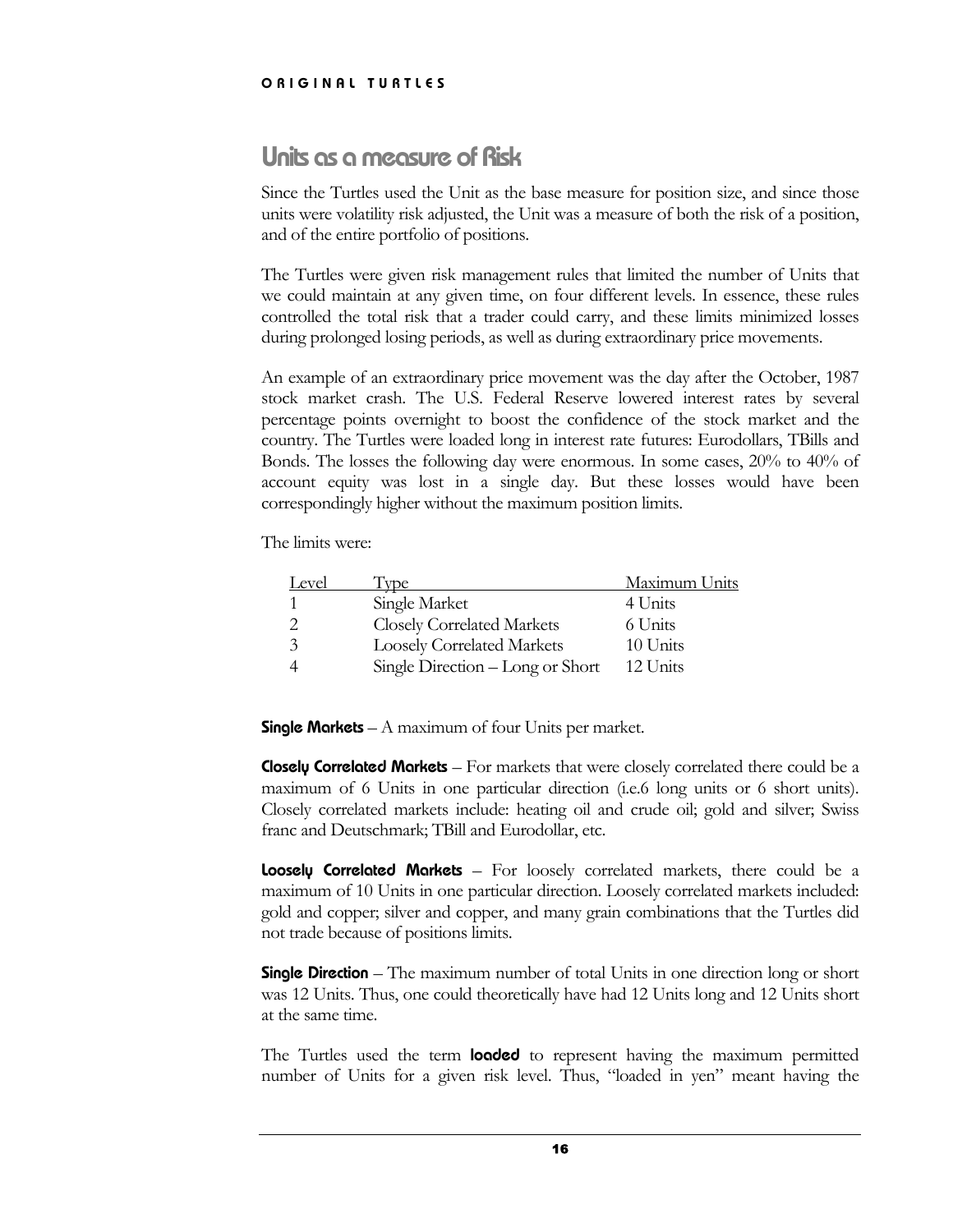maximum 4 units of Japanese Yen contracts. Completely loaded meant having 12 Units. Etc.

# Adjusting Trading Size

There will be times when the market does not trend for many months. During these times, it is possible to lose a significant percentage of the equity of the account.

After large winning trades close out, one might want to increase the size of the equity used to compute position size.

The Turtles did not trade normal accounts with a running balance based on the initial equity. We were given notional accounts with a starting equity of zero and a specific account size. For example, many Turtles received a notional account size of \$1,000,000 when we first started trading in February, 1983. This account size was then adjusted each year at the beginning of the year. It was adjusted up or down depending on the success of the trader as measured subjectively by Rich. The increase/decrease typically represented something close to the addition of the gains or losses that were made in the account during the preceding year.

The Turtles were instructed to decrease the size of the notional account by 20% each time we went down 10% of the original account. So if a Turtle trading a \$1,000,000 account was ever was down 10%, or \$100,000, we would then begin trading as if we had a \$800,000 account until such time as we reached the yearly starting equity. If we lost another 10% (10% of \$800,000 or \$80,000 for a total loss of \$180,000) we were to reduce the account size by another 20% for a notional account size of \$640,000.

There are other, perhaps better strategies for reducing or increasing equity as the account goes up or down. These are simply the rules that the Turtles used.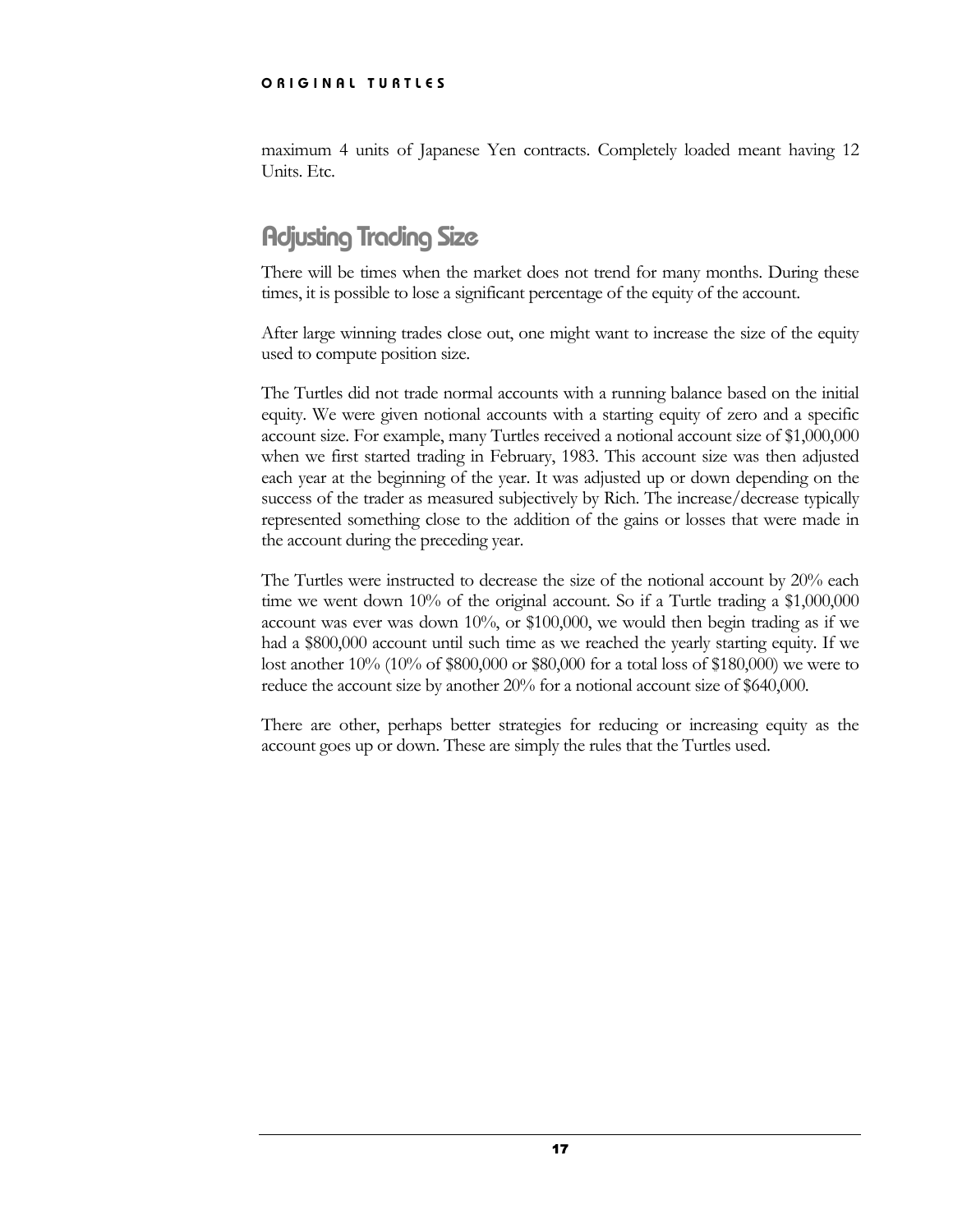# Entries

*The Turtles used two related system entries, each based on Donchian's channel breakout system.* 

he typical trader thinks mostly in terms of the entry signals when thinking about a particular trading system. They believe that the entry is the most important aspect of any trading system. The data of the state of the state of the state of the state of the state of the state of the state of the state of the state of the state of the state of the state of the state of the state of the state of the state of th

They might be very surprised to find that the Turtles used a very simple entry system based on the Channel Breakout systems taught by Richard Donchian.

The Turtles were given rules for two different but related breakout systems we called System 1 and System 2. We were given full discretion to allocate as much of our equity to either system as we wanted. Some of us chose to trade all our equity using System 2, some chose to use a 50% System 1, 50% System 2 split, while others chose different mixes.

**System 1** – A shorter-term system based on a 20-day breakout

**System 2** – A simpler long-term system based on a 55-day breakout.

### **Breakouts**

A breakout is defined as the price exceeding the high or low of a particular number of days. Thus a 20-day breakout would be defined as exceeding the high or low of the preceding 20 days.

Turtles always traded at the breakout when it was exceeded during the day, and did not wait until the daily close or the open of the following day. In the case of opening gaps, the Turtles would enter positions on the open if a market opened through the price of the breakout.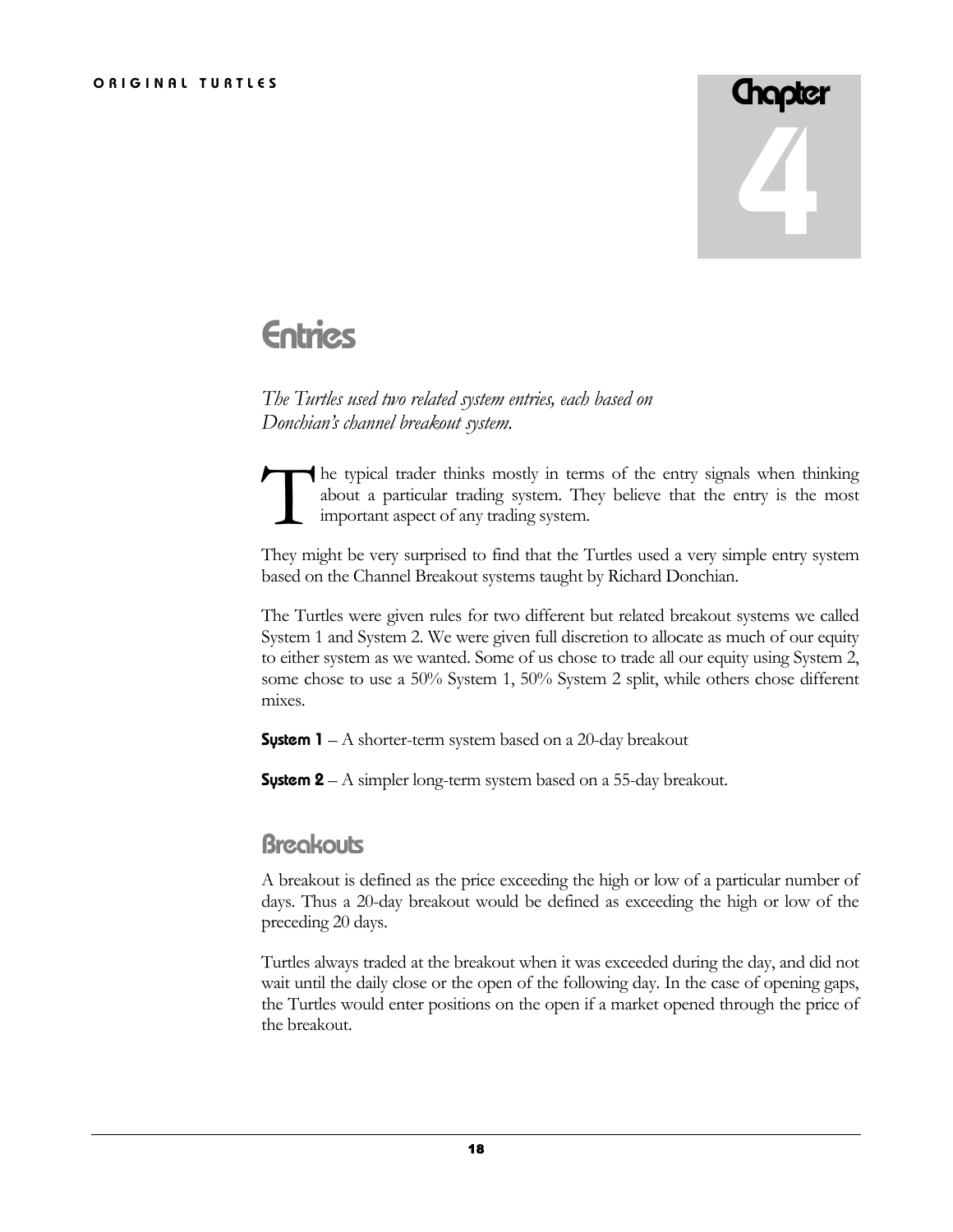**System 1 Entry** - Turtles entered positions when the price exceeded by a single tick the high or low of the preceding 20 days. If the price exceeded the 20-day high, then the Turtles would buy one Unit to initiate a long position in the corresponding commodity. If the price dropped one tick below the low of the last 20-days, the Turtles would sell one Unit to initiate a short position.

System 1 breakout entry signals would be ignored if the last breakout would have resulted in a winning trade. NOTE: For the purposes of this test, the last breakout was considered the last breakout in the particular commodity irrespective of whether or not that particular breakout was actually taken, or was skipped because of this rule. This breakout would be considered a losing breakout if the price subsequent to the date of the breakout moved 2N against the position before a profitable 10-day exit occurred.

The direction of the last breakout was irrelevant to this rule. Thus, a losing long breakout or a losing short breakout would enable the subsequent new breakout to be taken as a valid entry, regardless of its direction (long or short).

However, in the event that a System 1 entry breakout was skipped because the previous trade had been a winner, an entry would be made at the 55-day breakout to avoid missing major moves. This 55-day breakout was considered the Failsafe Breakout point.

At any given point, if you were out of the market, there would always be some price which would trigger a short entry and another different and higher price which would trigger a long entry. If the last breakout was a loser, then the entry signal would be closer to the current price (i.e. the 20 day breakout), than if it had been a winner, in which case the entry signal would likely be farther away, at the 55 day breakout.

**System 2 Entry** - Entered when the price exceeded by a single tick the high or low of the preceding 55 days. If the price exceeded the 55 day high, then the Turtles would buy one Unit to initiate a long position in the corresponding commodity. If the price dropped one tick below the low of the last 55 days, the Turtles would sell one Unit to initiate a short position.

All breakouts for System 2 would be taken whether the previous breakout had been a winner or not.

## **Adding Units**

Turtles entered single Unit long positions at the breakouts and added to those positions at  $\frac{1}{2}$  N intervals following their initial entry. This  $\frac{1}{2}$  N interval was based on the actual fill price of the previous order. So if an initial breakout order slipped by  $\frac{1}{2}N$ , then the new order would be 1 full N past the breakout to account for the  $\frac{1}{2}$  N slippage, plus the normal  $\frac{1}{2}$  N unit add interval.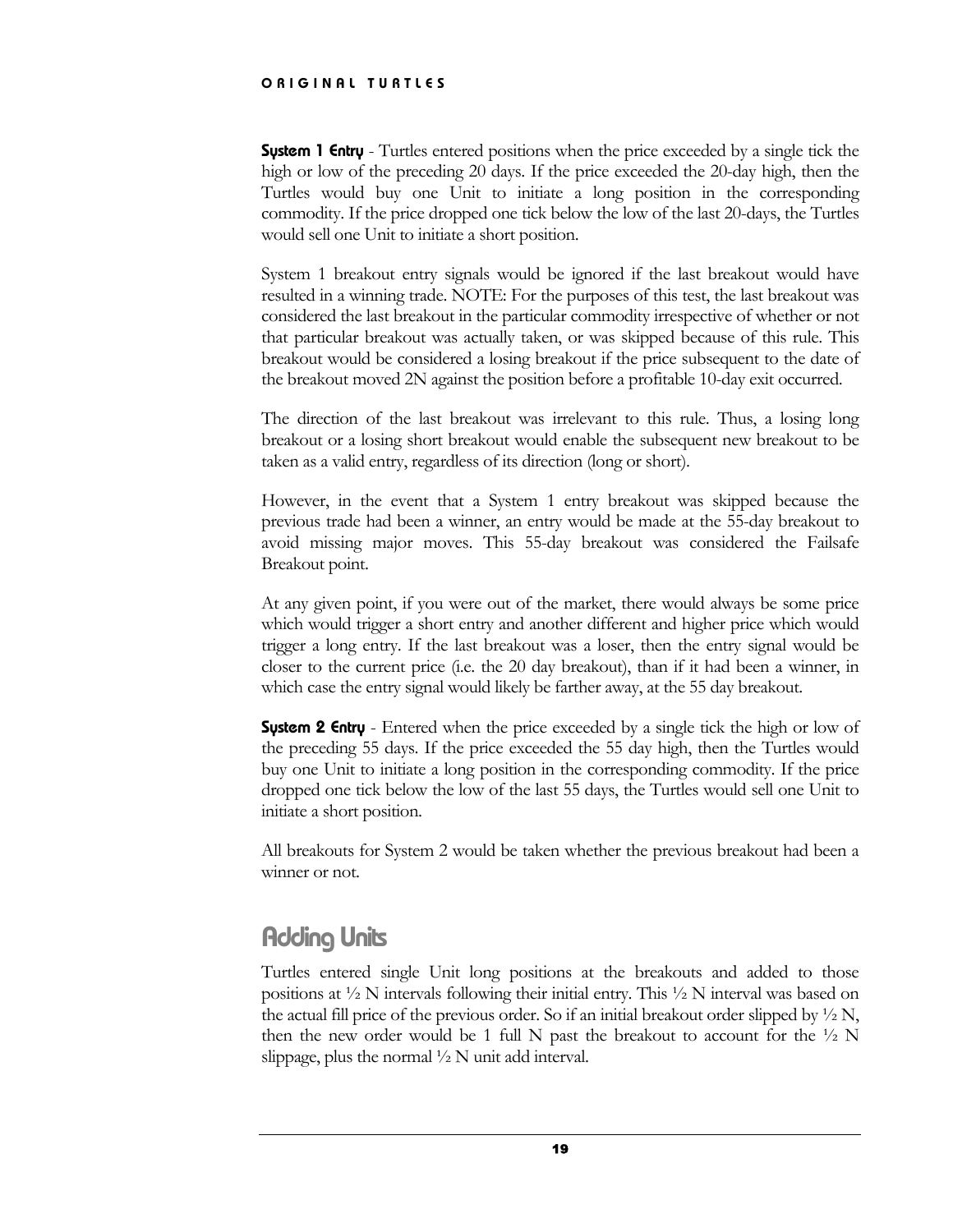This would continue right up to the maximum permitted number of units. If the market moved quickly enough it was possible to add the maximum four Units in a single day.

Example:

#### Gold

 $N = 2.50$ 55 day breakout  $= 310$ 

| First Unit added | 310.00                                |
|------------------|---------------------------------------|
| Second Unit      | $310.00 + \frac{1}{2}$ 2.50 or 311.25 |
| Third Unit       | $311.25 + \frac{1}{2}$ 2.50 or 312.50 |
| Fourth Unit      | $312.50 + \frac{1}{2}2.50$ or 313.75  |

#### Crude Oil

 $N = 1.20$ 55 day breakout  $= 28.30$ 

| First Unit added | 28.30                                 |
|------------------|---------------------------------------|
| Second Unit      | $28.30 + \frac{1}{2} 1.20$ or $28.90$ |
| Third Unit       | $28.90 + \frac{1}{2} 1.20$ or 29.50   |
| Fourth Unit      | $29.50 + \frac{1}{2} 1.20$ or 30.10   |

### **Consistency**

The Turtles were told to be very consistent in taking entry signals, because most of the profits in a given year might come from only two or three large winning trades. If a signal was skipped or missed, this could greatly affect the returns for the year.

The Turtles with the best trading records consistently applied the entry rules. The Turtles with the worst records, and all those who were dropped from the program, failed to consistently enter positions when the rules indicated.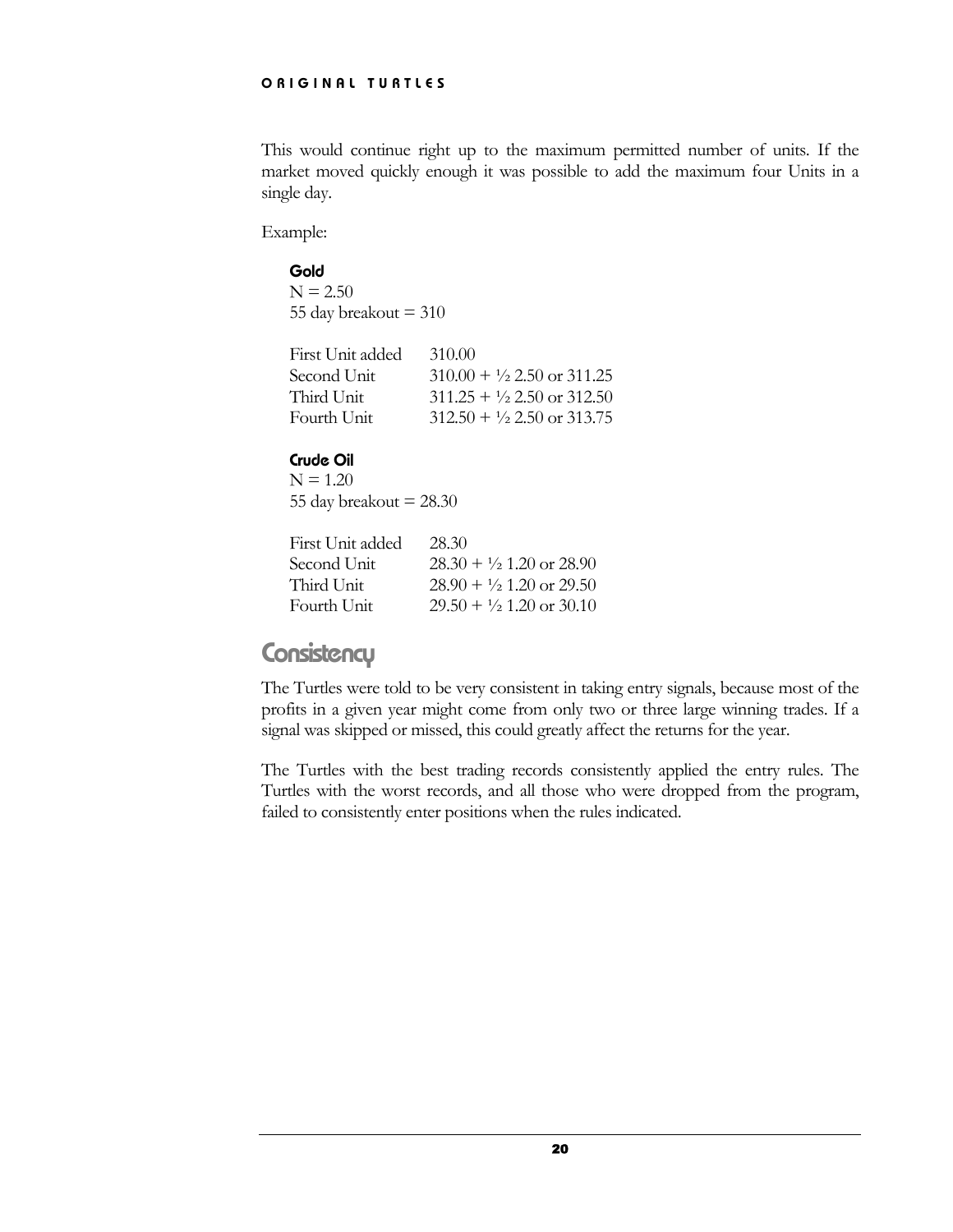# **Stops**

*The Turtles used N-based stops to avoid large losses in equity.* 

here is an expression that, "There are old traders; and there are bold traders; but there are no old bold traders." Traders that don't use stops go broke.  $\sum_{\text{Th}}^{\text{he}}$ 

The Turtles always used stops.

For most people, it is far easier to cling to the hope that a losing trade will turn around than it is to simply get out of a losing position and admit that the trade did not work out.

Let us make one thing very clear. Getting out of a losing position is absolutely critical. Traders who do not cut their losses will not be successful in the long term. Almost all of the examples of trading that got out of control and jeopardized the health of the financial institution itself, such as Barings, Long-term Capital Management, and others, involved trades that were allowed to develop into large losses because they were not cut short when they were small losses.

The most important thing about cutting your losses is to have predefined the point where you will get out, *before* you enter a position. If the market moves to your price, you must get out, no exceptions, every single time. Wavering from this method will eventually result in disaster.

# Turtle Stops

Having stops didn't mean that the Turtles always had actual stop orders placed with the broker.

Since the Turtles carried such large positions, we did not want to reveal our positions or our trading strategies by placing stop orders with brokers. Instead, we were encouraged to have a particular price, which when hit, would cause us to exit our positions using either limit orders, or market orders.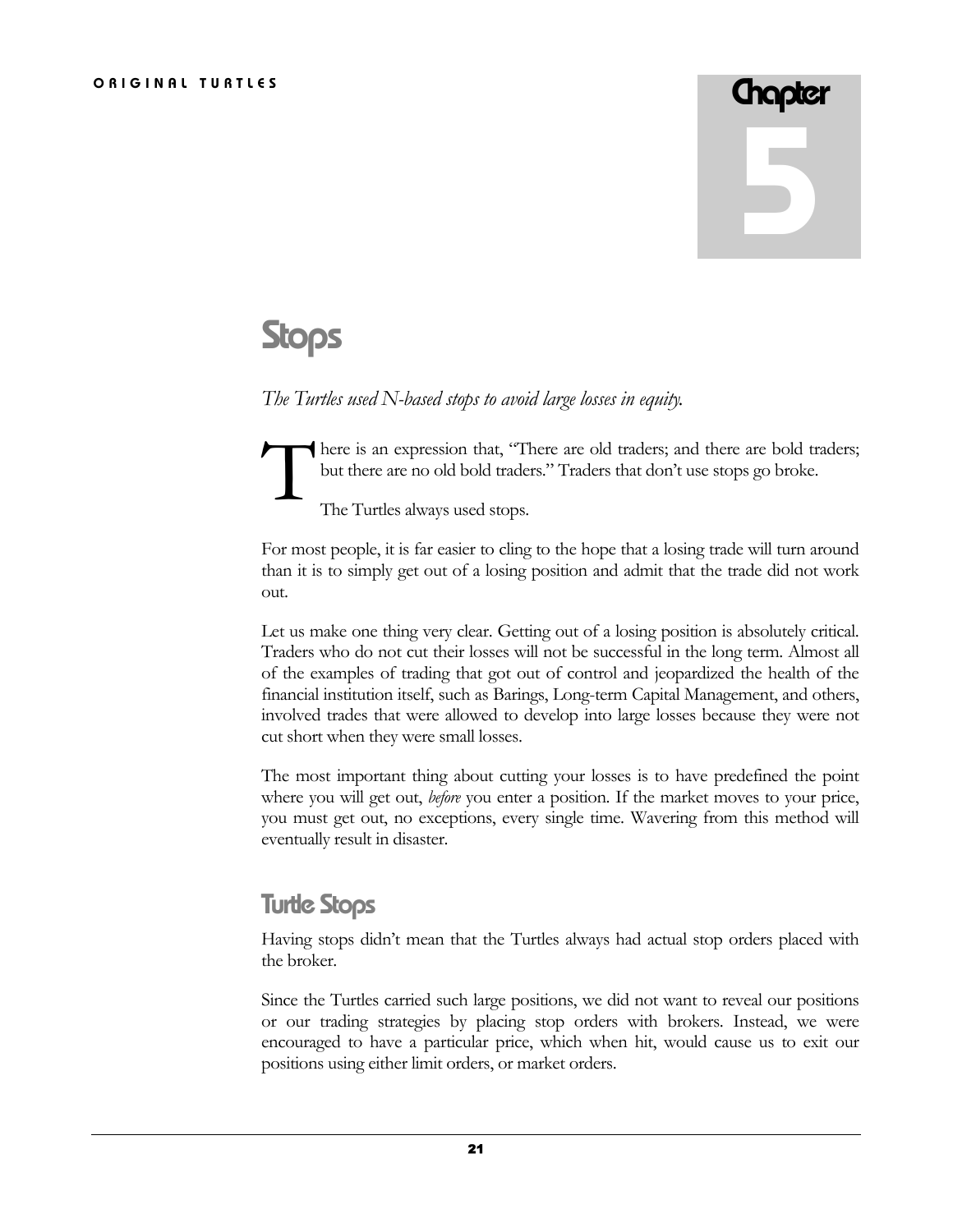These stops were non-negotiable exits. If a particular commodity traded at the stop price, then the position was exited; each time, every time, without fail.

## Stop Placement

The Turtles placed their stops based on position risk. No trade could incur more than 2% risk.

Since 1 N of price movement represented 1% of Account Equity, the maximum stop that would allow 2% risk would be 2 N of price movement. Turtle stops were set at 2 N below the entry for long positions, and 2 N above the entry for short positions.

In order to keep total position risk at a minimum, if additional units were added, the stops for earlier units were raised by  $\frac{1}{2}$  N. This generally meant that all the stops for the entire position would be placed at 2 N from the most recently added unit. However, in cases where later units were placed at larger spacing either because of fast markets causing skid, or because of opening gaps, there would be differences in the stops.

For example:

#### Crude Oil

 $N = 1.20$ 55 day breakout  $= 28.30$ 

| First Unit                                             | <b>Entry Price</b><br>28.30                            | <u>Stop</u><br>25.90                            |
|--------------------------------------------------------|--------------------------------------------------------|-------------------------------------------------|
| First Unit<br>Second Unit                              | <b>Entry Price</b><br>28.30<br>28.90                   | <u>Stop</u><br>26.50<br>26.50                   |
| First Unit<br>Second Unit<br>Third Unit                | <b>Entry Price</b><br>28.30<br>28.90<br>29.50          | <u>Stop</u><br>27.10<br>27.10<br>27.10          |
| First Unit<br>Second Unit<br>Third Unit<br>Fourth Unit | <b>Entry Price</b><br>28.30<br>28.90<br>29.50<br>30.10 | <u>Stop</u><br>27.70<br>27.70<br>27.70<br>27.70 |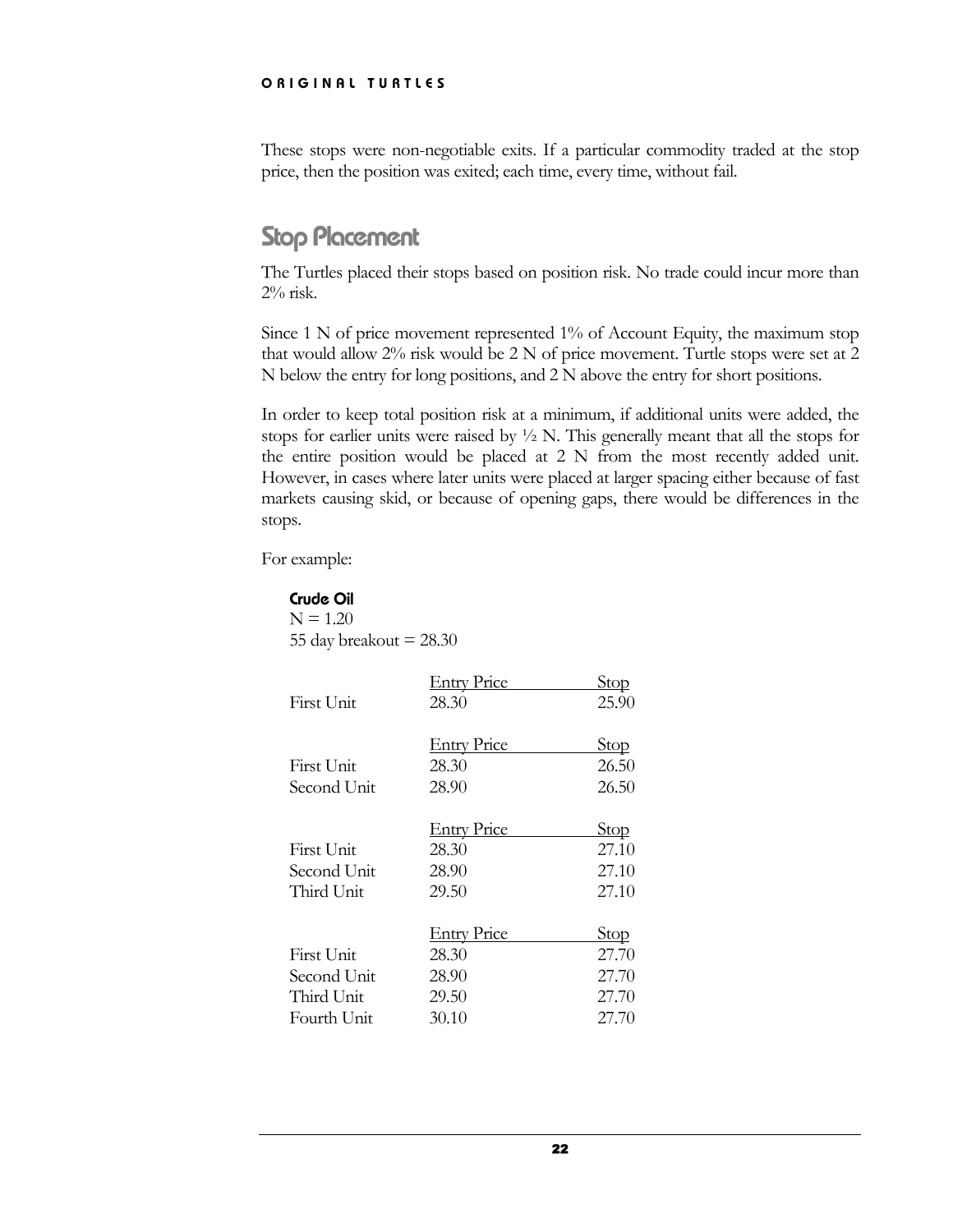Case where fourth unit was added at a higher price because the market opened gapping up to 30.80:

|             | <b>Entry Price</b> | Stop  |
|-------------|--------------------|-------|
| First Unit  | 28.30              | 27.70 |
| Second Unit | 28.90              | 27.70 |
| Third Unit  | 29.50              | 27.70 |
| Fourth Unit | 30.80              | 28.40 |

## Alternate Stop Strategy – The Whipsaw

The Turtles were told of an alternate stop strategy that resulted in better profitability, but that was harder to execute because it incurred many more losses, which resulted in a lower win/loss ratio. This strategy was called the Whipsaw.

Instead of taking a 2% risk on each trade, the stops were placed at  $\frac{1}{2}N$  for  $\frac{1}{2}\%$ account risk. If a given Unit was stopped out, the Unit would be re-entered if the market reached the original entry price. A few Turtles traded this method with good success.

The Whipsaw also had the added benefit of not requiring the movement of stops for earlier Units as new Units were added, since the total risk would never exceed 2% at the maximum four Units.

For example, using Whipsaw stops, the Crude Oil entry stops would be:

#### Crude Oil

 $N = 1.20$ 55 day breakout  $= 28.30$ 

| First Unit                              | <b>Entry Price</b><br>28.30                   | <u>Stop</u><br>27.70                   |
|-----------------------------------------|-----------------------------------------------|----------------------------------------|
| First Unit<br>Second Unit               | <b>Entry Price</b><br>28.30<br>28.90          | <u>Stop</u><br>27.70<br>28.30          |
| First Unit<br>Second Unit<br>Third Unit | <b>Entry Price</b><br>28.30<br>28.90<br>29.50 | <u>Stop</u><br>27.70<br>28.30<br>28.90 |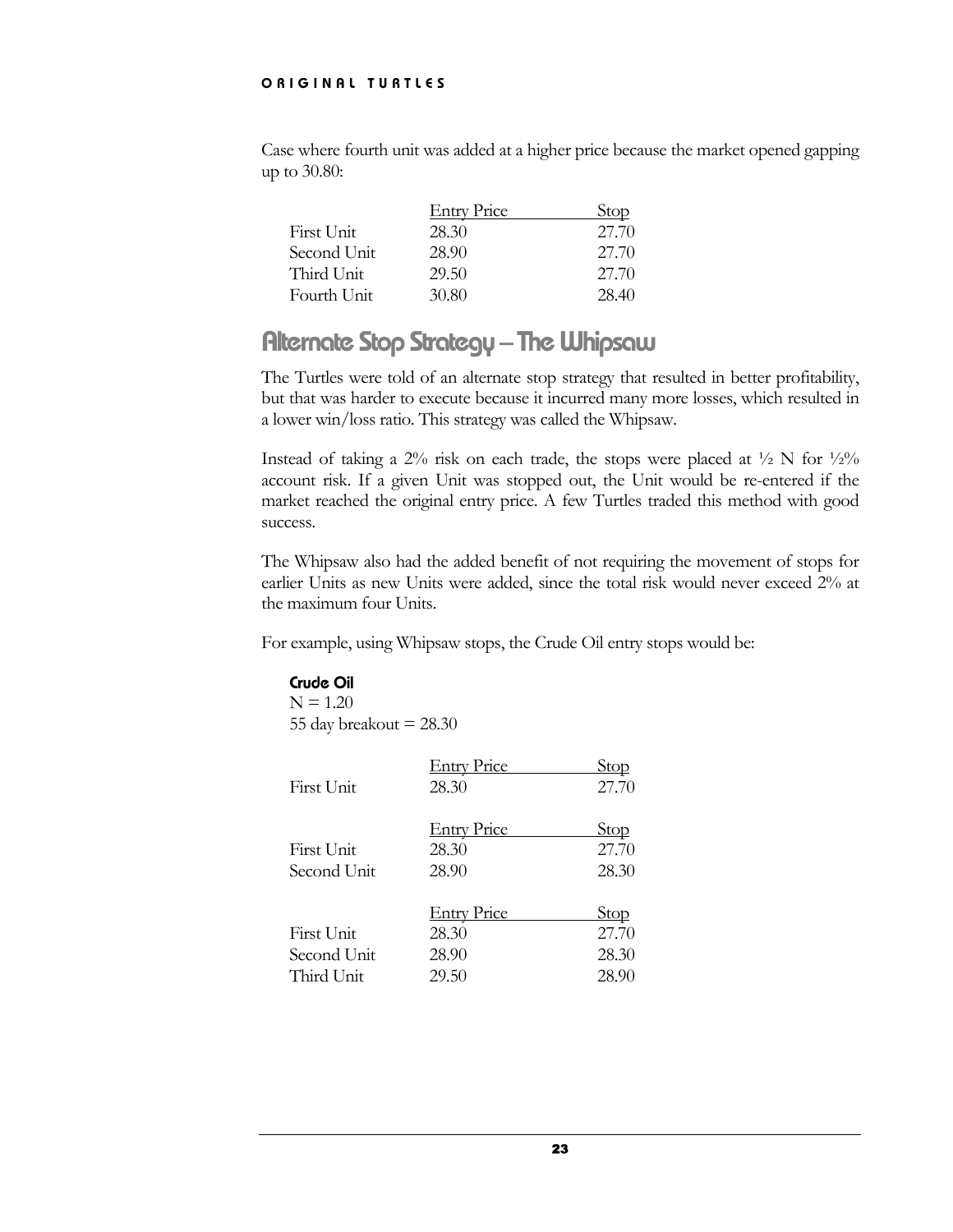|             | <b>Entry Price</b> | Stop  |
|-------------|--------------------|-------|
| First Unit  | 28.30              | 27.70 |
| Second Unit | 28.90              | 28.30 |
| Third Unit  | 29.50              | 28.90 |
| Fourth Unit | 30.10              | 29.50 |

# Benefits of the Turtle System Stops

Since the Turtle's stops were based on N, they adjusted to the volatility of the markets. More volatile markets would have wider stops, but they would also have fewer contracts per Unit. This equalized the risk across all entries and resulted in better diversification and a more robust risk management.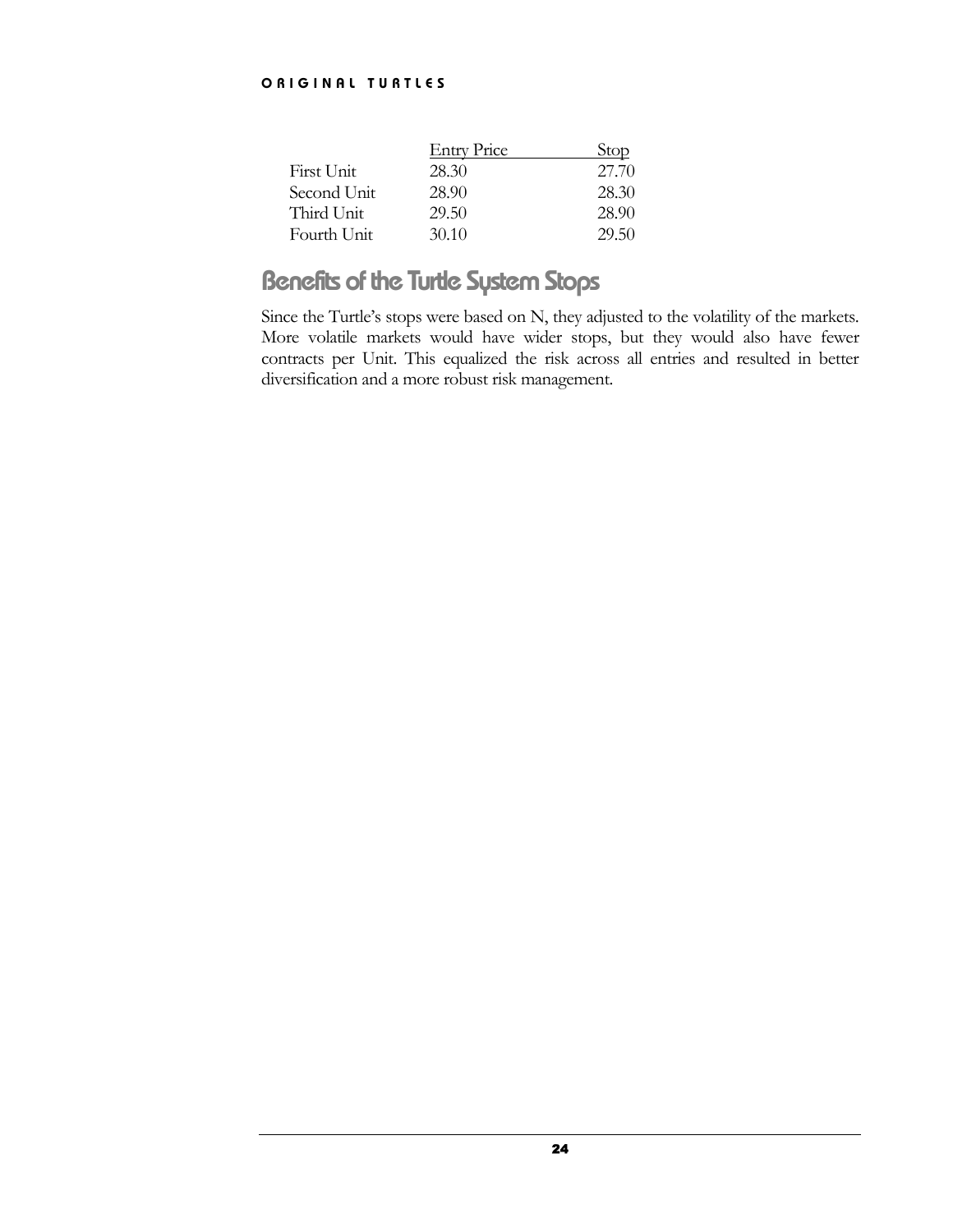# **Exits**

*The Turtles used breakout based exits for profitable positions.* 

here is another old saying: "you can never go broke taking a profit." The Turtles would *not* agree with this statement. Getting out of winning positions too early, i.e. "taking a profit" too early, is one of the most common mistakes when trading trend following systems.  $\prod_{\substack{\text{tot} \\ \text{tot}}}$ 

Prices never go straight up; therefore it is necessary to let the prices go against you if you are going to ride a trend. Early in a trend this can often mean watching decent profits of 10% to 30% fade to a small loss. In the middle of a trend, it might mean watching a profit of 80% to 100% drop by 30% to 40%. The temptation to lighten the position to "lock in profits" can be very great.

The Turtles knew that where you took a profit could make the difference between winning and losing.

The Turtle System enters on breakouts. Most breakouts do not result in trends. This means that most of the trades that the Turtles made resulted in losses. If the winning trades did not earn enough on average to offset these losses, the Turtles would have lost money. Every profitable trading system has a different optimal exit point.

Consider the Turtle System; if you exit winning positions at a 1 N profit while you exited losing positions at a 2 N loss you would need twice as many winners to offset the losses from the losing trades.

There is a complex relationship between the components of a trading system. This means that you can't consider the proper exit for a profitable position without considering the entry, money management and other factors.

The proper exit for winning positions is one of the most important aspects of trading, and the least appreciated. Yet it can make the difference between winning and losing.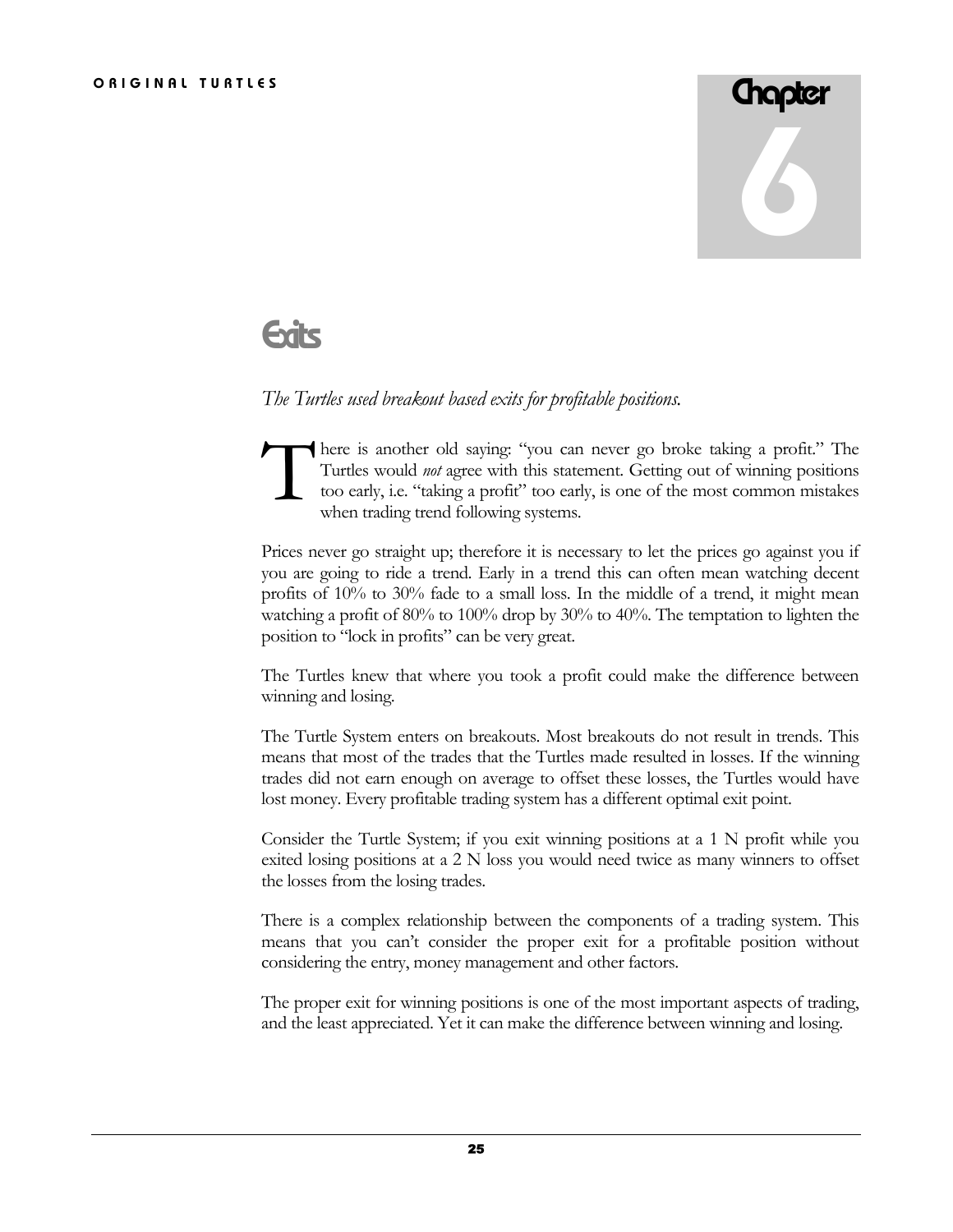# **Turtle Exits**

The **System 1 exit** was a 10 day low for long positions and a 10 day high for short positions. All the Units in the position would be exited if the price went against the position for a 10 day breakout.

The **System 2 exit** was a 20 day low for long positions and a 20 day high for short positions. All the Units in the position would be exited if the price went against the position for a 20 day breakout.

As with entries, the Turtles did not typically place exit stop orders, but instead watched the price during the day, and started to phone in exit orders as soon as the price traded through the exit breakout price.

# **These are Difficult Exits**

For most traders, the Turtle System Exits were probably the single most difficult part of the Turtle System Rules. Waiting for a 10 or 20 day new low can often mean watching 20%, 40% even 100% of significant profits evaporate.

There is a very strong tendency to want to exit earlier. It requires great discipline to watch your profits evaporate in order to hold onto your positions for the really big move. The ability to maintain discipline and stick to the rules during large winning trades is the hallmark of the experienced successful trader.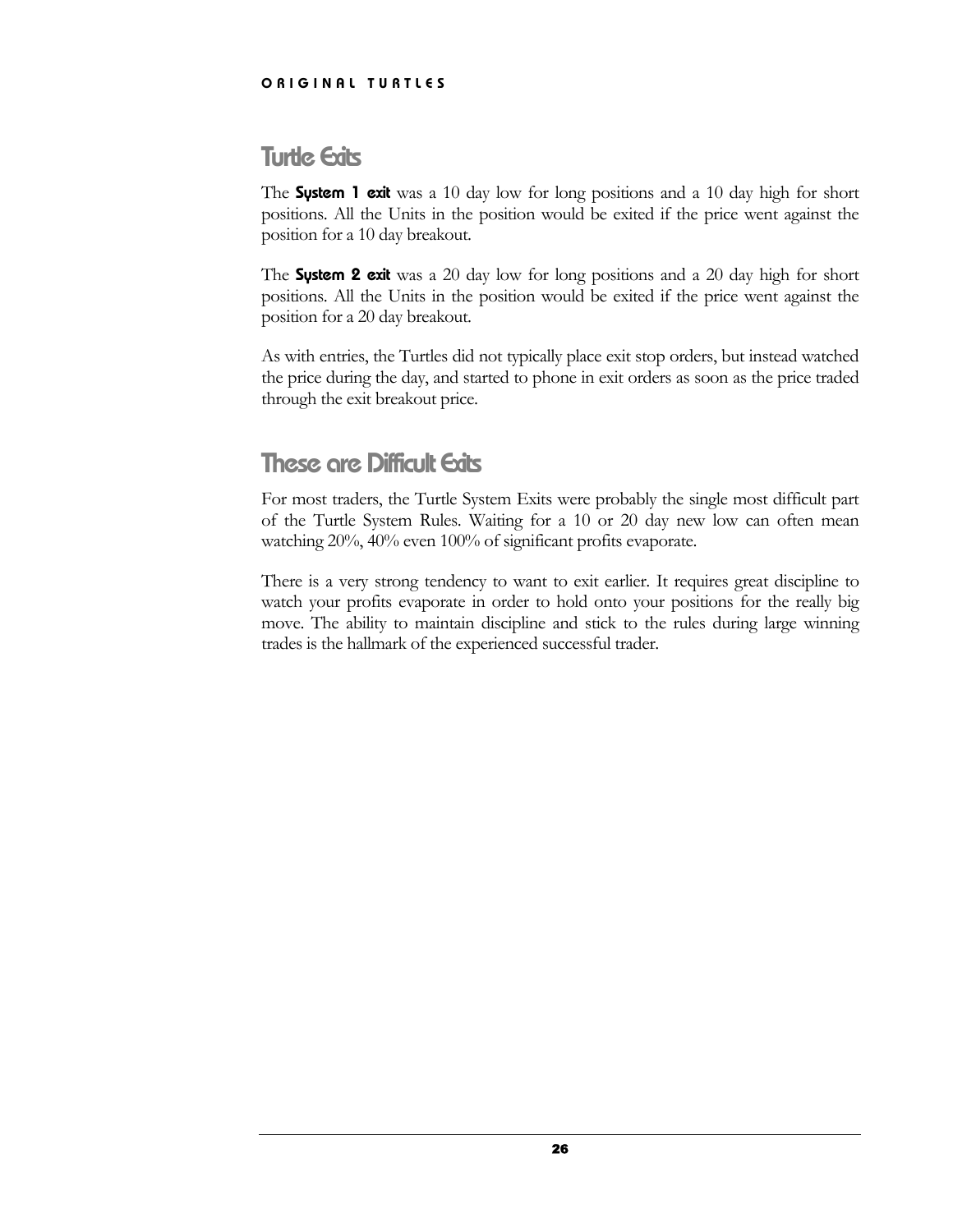# **Tactics**

*Miscellaneous guidelines to cover the rest of trading the Turtle System Rules.* 

he famous architect Mies van der Rohe, when speaking about restraint in design, once said: "God is in the details." This is also true of trading systems.  $\sum_{\text{th}}^{\text{he}}$ 

There are some important details which remain that can make a significant difference in the profitability of your trading when using the Turtle Trading Rules.

# Entering Orders

As has been mentioned before, Richard Dennis and William Eckhardt advised the Turtles not to use stops when placing orders. We were advised to watch the market and enter orders when the price hit our stop price.

We were also told that, in general, it was better to place limit orders instead of market orders. This is because limit orders offer a chance for better fills and less slippage than do market orders.

Any market has at all times a bid and an ask. The bid is the price that buyers are willing to buy at, and the ask is the price that sellers are willing to sell at. If at any time the bid price becomes higher than the ask price, trading takes place. A market order will always fill at the bid or ask when there is sufficient volume, and sometimes at a worse price for larger orders.

Typically, there is a certain amount of relatively random price movement that occurs, which is sometimes known as the bounce. The idea behind using limit orders is to place your order at the lower end of the bounce, instead of simply placing a market order. A limit order will not move the market if it is a small order, and it will almost always move it less if it is a larger order.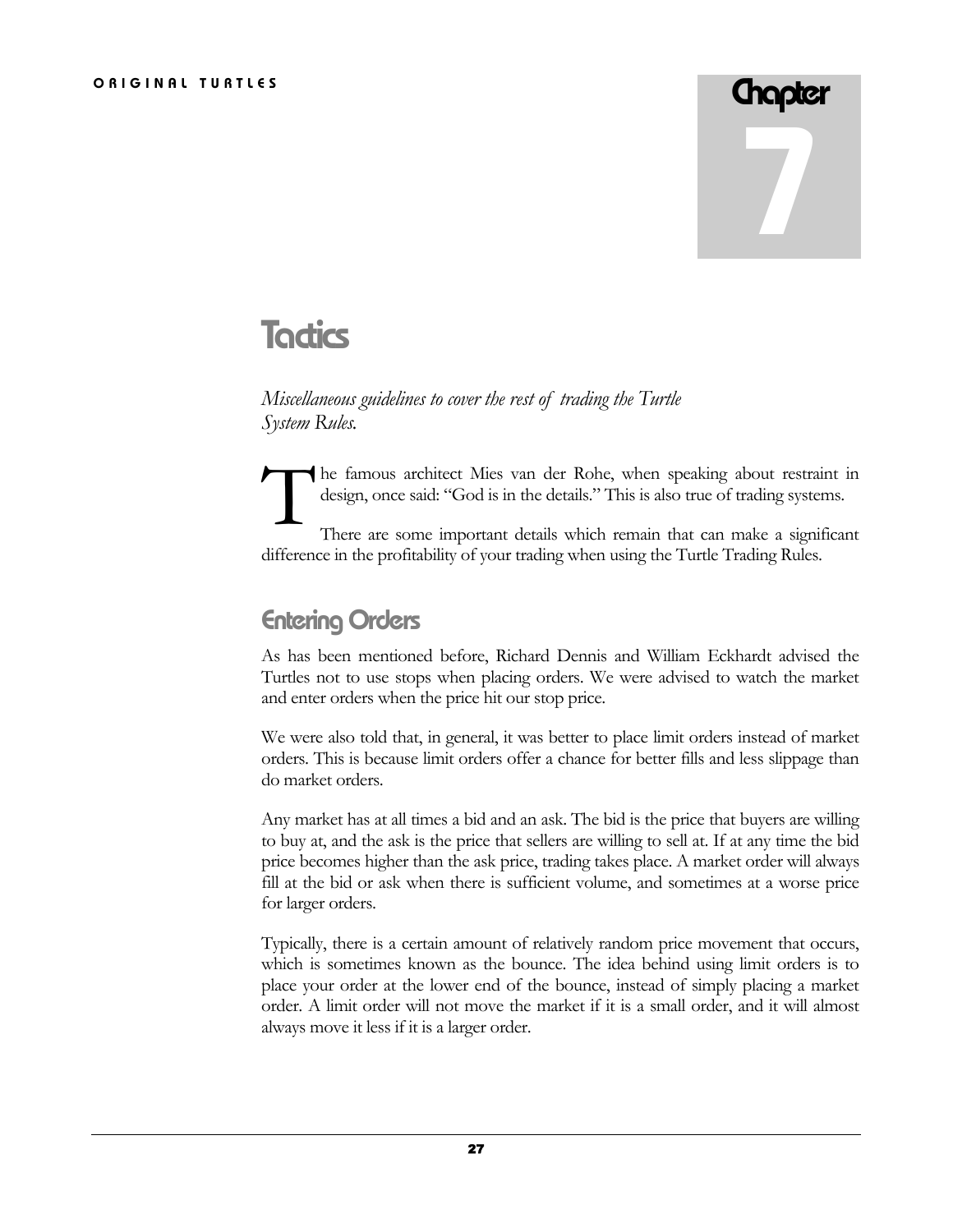It takes some skill to be able to determine the best price for a limit order, but with practice, you should be able to get better fills using limit orders placed near the market than with market orders.

### Fast Markets

At times, the market moves very quickly through the order prices, and if you place a limit order it simply won't get filled. During fast market conditions, a market can move thousands of dollars per contract in just a few minutes.

During these times, the Turtles were advised not to panic, and to wait for the market to trade and stabilize before placing their orders.

Most beginning traders find this hard to do. They panic and place market orders. Invariably they do this at the worst possible time, and frequently end up trading on the high or low of the day, at the worst possible price.

In a fast market, liquidity temporarily dries up. In the case of a rising fast market, sellers stop selling and hold out for a higher price, and they will not re-commence selling until after the price stops moving up. In this scenario, the asks rise considerably, and the spread between bid and ask widens.

Buyers are now forced to pay much higher prices as sellers continue raising their asks, and the price eventually moves so far and so fast that new sellers come into the market, causing the price to stabilize, and often to quickly reverse and collapse partway back.

Market orders placed into a fast market usually end up getting filled at the highest price of the run-up, right at the point where the market begins to stabilize as new sellers come in.

As Turtles, we waited until some indication of at least a temporary price reversal before placing our orders, and this often resulted in much better fills than would have been achieved with a market order. If the market stabilized at a point which was past our stop price, then we would get out of the market, but we would do so without panicking.

## Simultaneous Entry Signals

Many days as traders there was little market movement, and little for us to do besides monitor existing positions. We might go for days without placing a single order. Other days would be moderately busy, with signals occurring intermittently over the stretch of a few hours. In that case, we would simply take the trades as they came, until they reached the position limits for those markets.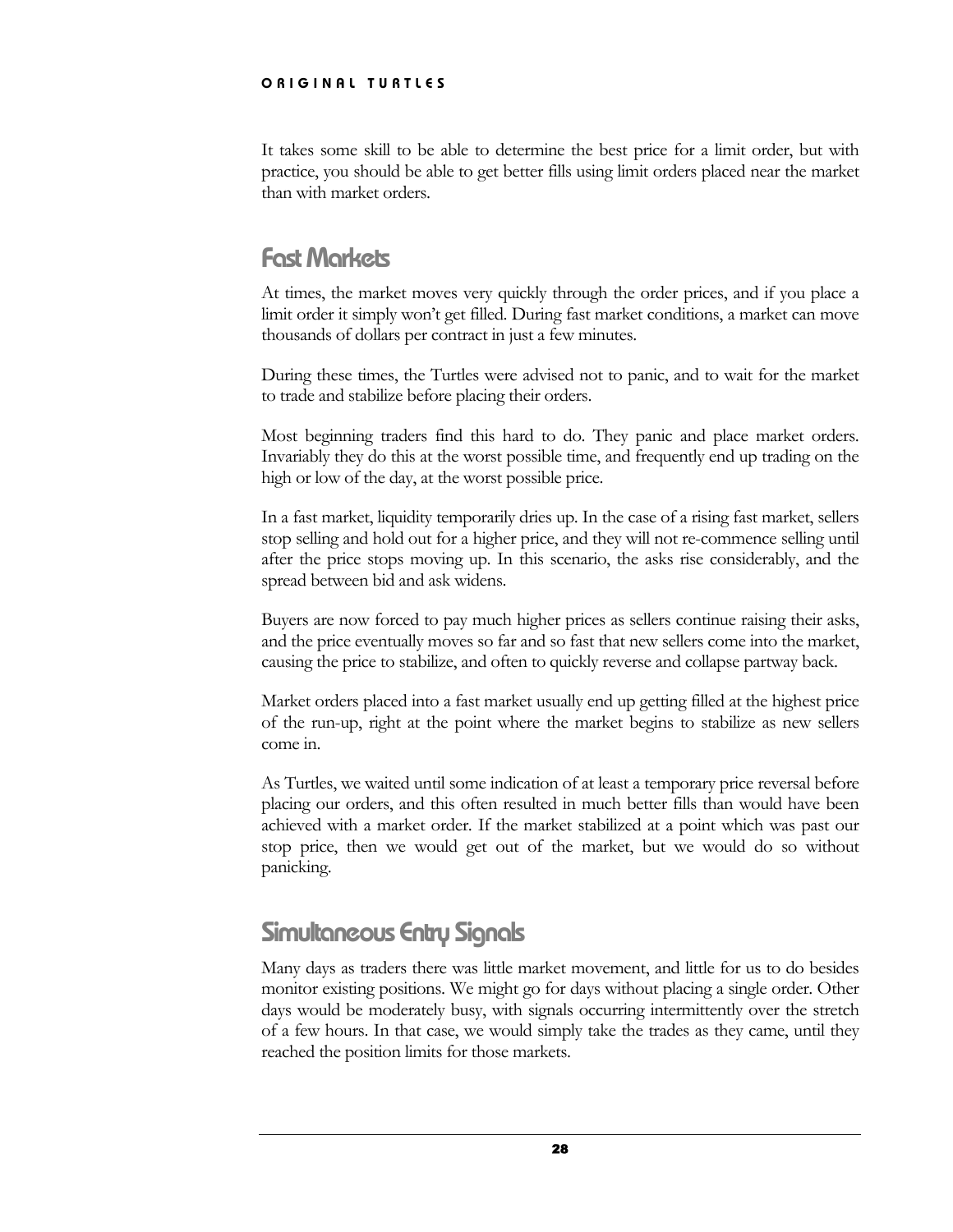Then there were days when it seemed like everything was happening at once, and we would go from no positions, to loaded, in a day or two. Often, this frantic pace was intensified by multiple signals in correlated markets.

This was especially true when the markets gapped open through the entry signals. You might have a gap opening entry signal in Crude Oil, Heating Oil and Unleaded Gas all on the same day. With futures contracts, it was also extremely common for many different months of the same market to signal at the same time.

## Buy Strength – Sell Weakness

If the signals came all at once, we always bought the strongest markets and sold short the weakest markets in a group.

We would also only enter one unit in a single market at the same time. For instance, instead of buying February, March and April Heating Oil at the same time, we would pick the one contract month that was the strongest, and that had sufficient volume and liquidity.

This is very important! Within a correlated group, the best long positions are the strongest markets (which almost always outperform the weaker markets in the same group). Conversely, the biggest winning trades to the short side come from the weakest markets within a correlated group.

As Turtles, we used various measures to determine strength and weakness. The simplest and most common way was to simply look at the charts and figure out which one "looked" stronger (or weaker) by visual examination.

Some would determine how many N the price had advanced since the breakout, and buy the market that had moved the most (in terms of N).

Others would subtract the price 3 months ago from the current price and then divide by the current N to normalize across markets. The strongest markets had the highest values; the weakest markets the lowest.

Any of these approaches work well. The important thing is to have long positions in the strongest markets and short positions in the weakest markets.

## Rolling Over Expiring Contracts

When futures contracts expire, there are two major factors that need to be considered before rolling over into a new contract.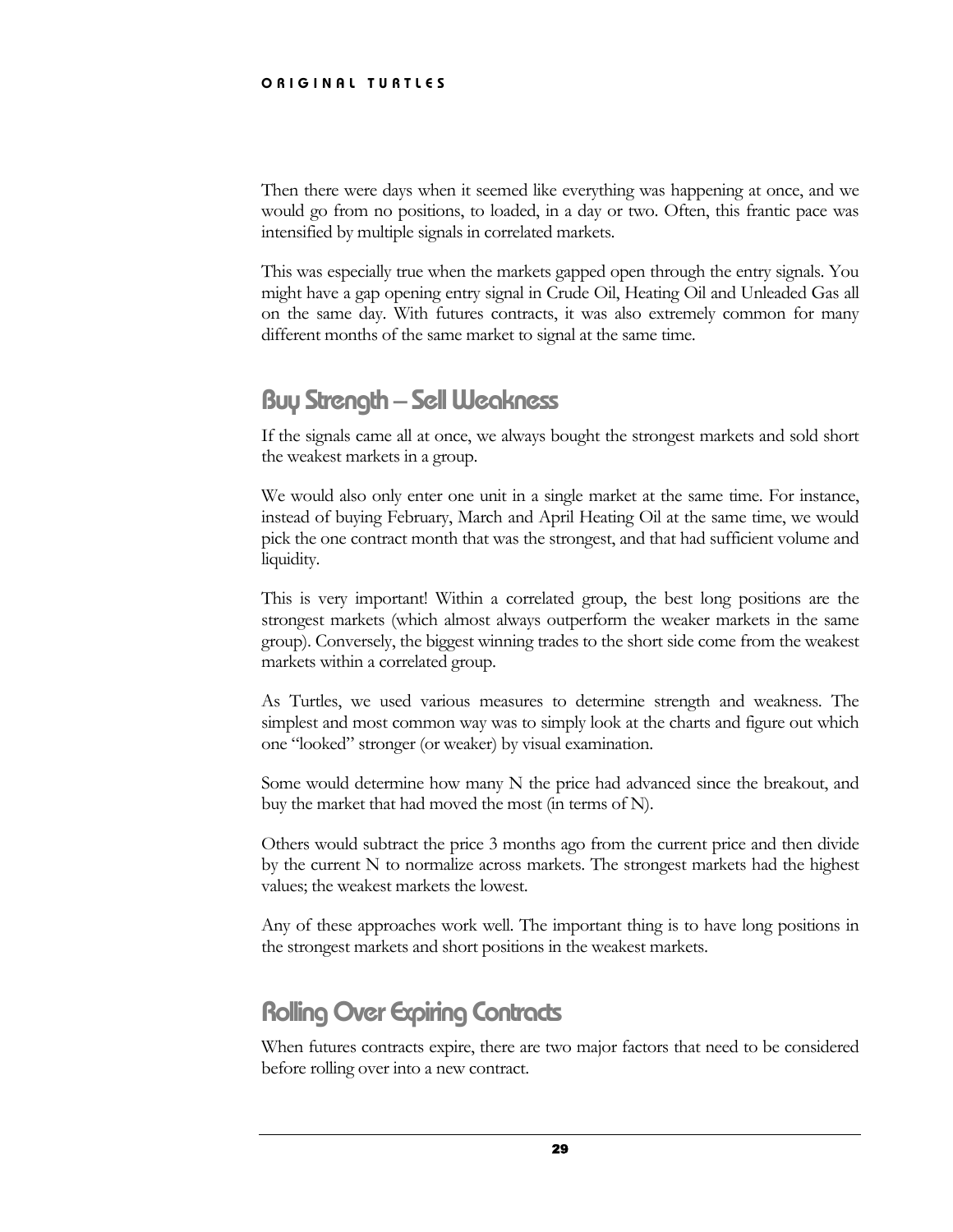First, there are many instances when the near months trend well, but the more distant contracts fail to display the same level of price movement. So don't roll into a new contract unless its price action would have resulted in an existing position.

Second, contracts should be rolled before the volume and open interest in the expiring contract decline too much. How much is too much depends on the unit size. As a general rule, the Turtles rolled existing positions into the new contract month a few weeks before expiration, unless the (currently held) near month was performing significantly better than farther out contract months.

### **Finally**

That concludes the Complete Turtle Trading System rules. As you are probably thinking, they are not very complicated.

But knowing these rules is not enough to make you rich. You have to be able to follow them.

Remember what Richard Dennis said: "I always say that you could publish my trading rules in the newspaper and no one would follow them. The key is consistency and discipline. Almost anybody can make up a list of rules that are 80% as good as what we taught our people. What they couldn't do is give them the confidence to stick to those rules even when things are going bad." – From Market Wizards, by Jack D. Schwager.

Perhaps the best evidence that this is true is the performance of the Turtles themselves; many of them did not make money. This was not because the rules didn't work; it was because they could not and did not follow the rules. By virtue of this same fact, few who read this document will be successful trading the Turtle Trading Rules. Again; this is not because the rules don't work. It is because the reader simply won't have the confidence to follow them.

The Turtle rules are very difficult to follow because they depend on capturing relatively infrequent large trends. As a result, many months can pass between winning periods; at times even a year or two. During these periods it is easy to come up with reasons to doubt the system, and to stop following the rules:

*What if the rules don't work anymore? What if the markets have changed?* 

*What if there is something important missing from the rules?* 

*How can I be really sure that this works?*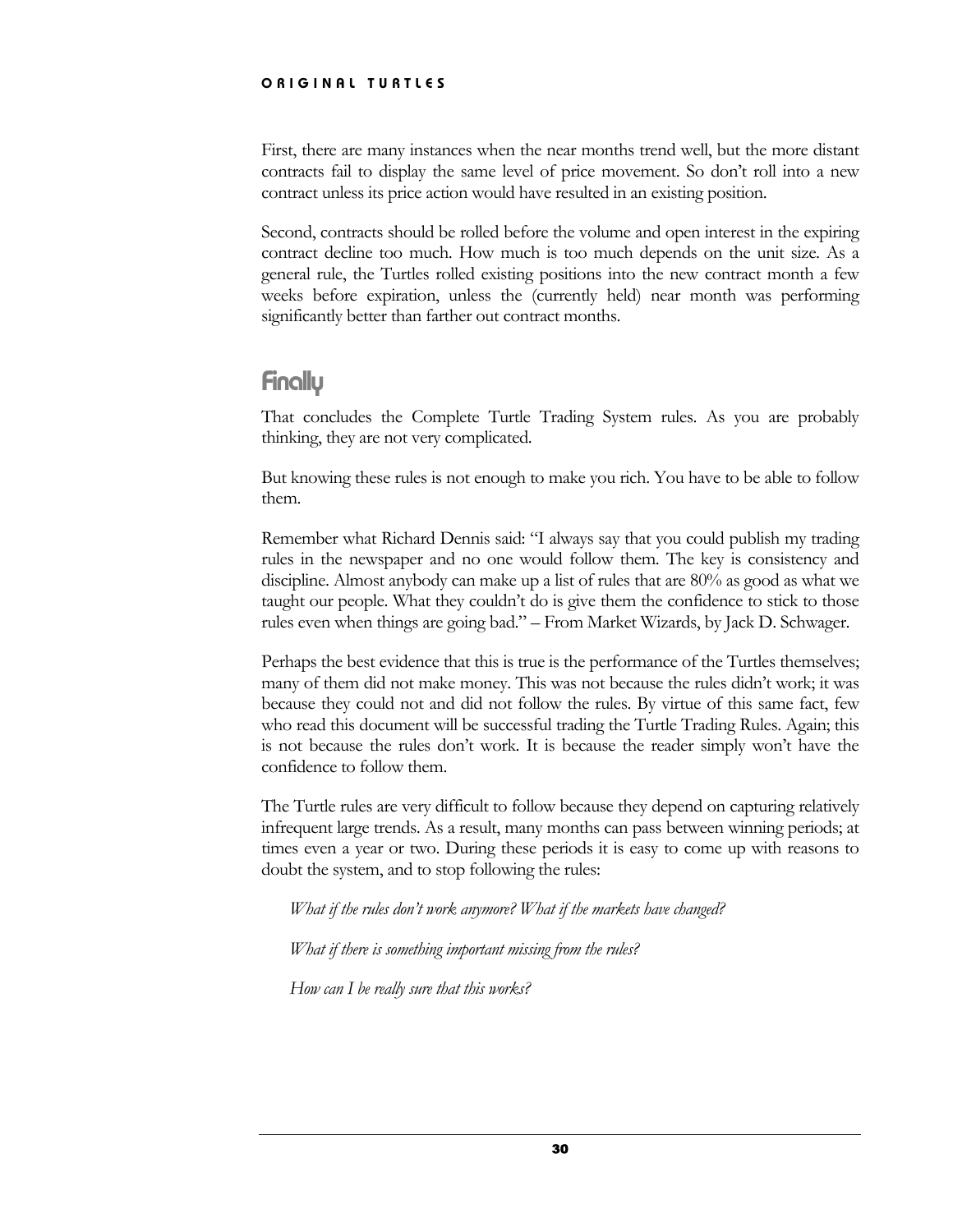One member of the first Turtles class, who was fired from the program before the end of the first year, suspected early on that information had been intentionally withheld from the group, and eventually became convinced that there were hidden secrets

#### The Shep's Trading Rule

"You can break the rules and get away with it. Eventually, the rules break you for not respecting them." – From Zen in the Markets, by Edward A.Toppel

which Rich would not reveal. This particular trader could not face up to the simple fact that his poor performance was due to his own doubts and insecurities, which resulted in his inability to follow the rules.

Another problem is the tendency to want to change the rules. Many of the Turtles, in an effort to reduce the risk of trading the system, changed the rules in subtle ways which sometimes had the opposite of the desired effect.

An example: Failing to enter positions as quickly as the rules specify  $(1 \text{ unit every } \frac{1}{2})$ N). While this may seem like a more conservative approach, the reality could be that, for the type of entry system the Turtles used, adding to positions slowly might increase the chance that a retracement would hit the exit stops—resulting in losses—whereas a faster approach might allow the position to weather the retracement without the stops being hit. This subtle change could have a major impact on the profitability of the system during certain market conditions.

In order to build the level of confidence you will need to follow a trading system's rules, whether it is the Turtle System, something similar, or a completely different system, it is imperative that you personally conduct research using historical trading data. It is not enough to hear from others that a system works; it is not enough to read the summary results from research conducted by others. You must do it yourself.

Get your hands dirty and get directly involved in the research. Dig into the trades, look at the daily equity logs, get very familiar with the way the system trades, and with the extent and frequency of the losses.

It is much easier to weather an 8 month losing period if you know that there have been many periods of equivalent length in the last 20 years. It will be much easier to add to positions quickly if you know that adding quickly is a key part of the profitability of the system.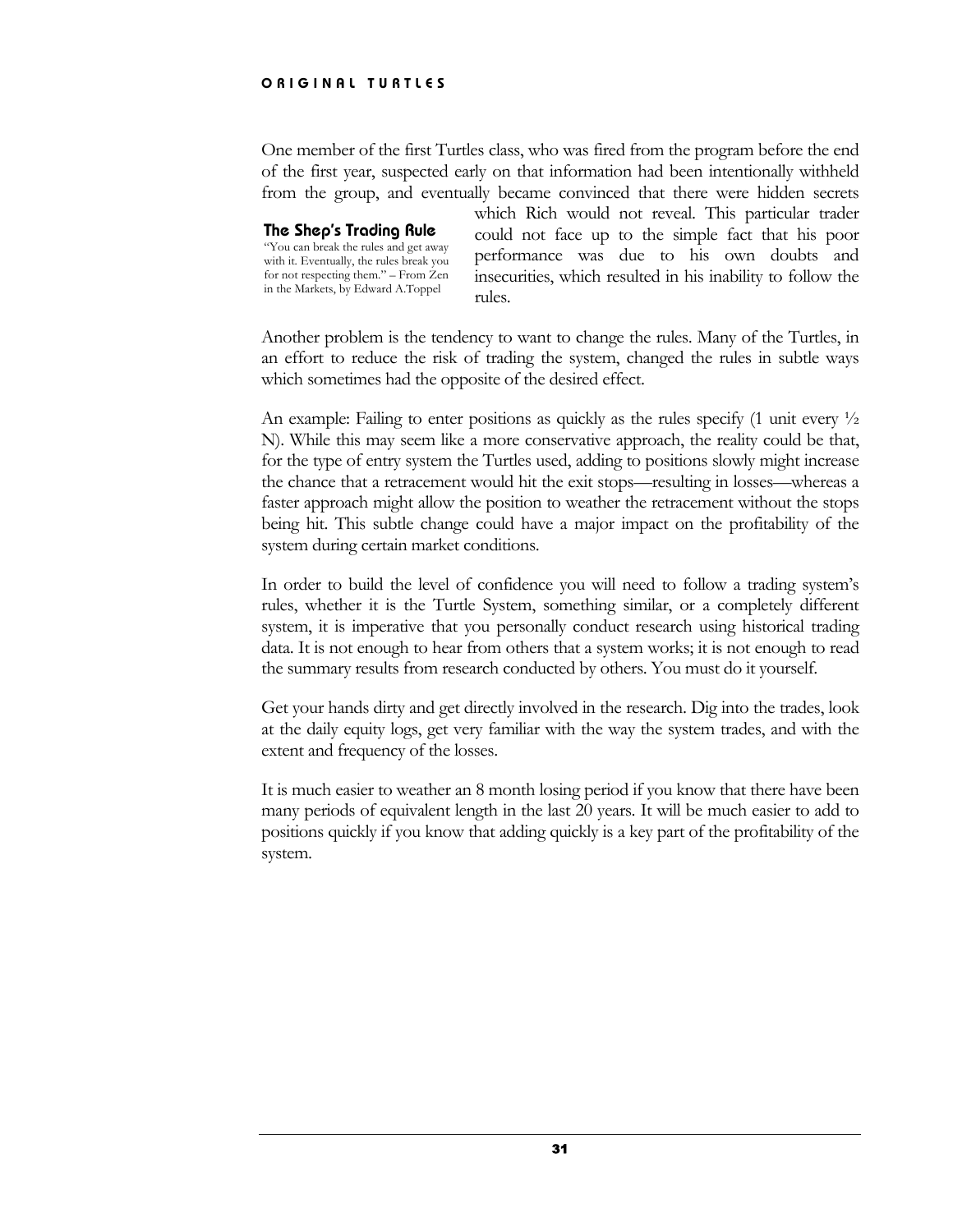# Further Study

*Where do you go from here? There is no substitute for experience.* 

he humorist Barry Le Platner said: "Good judgment comes from experience, and experience comes from bad judgment."  $\sum_{\rm{If}}^{\rm{he}}$ 

If you want to become a trader, you must start to trade. There is no substitute. You must also make mistakes.

Making mistakes is part of trading. If you don't start trading using actual money—and

#### **Experience**

"Experience is that marvelous thing that enables you to recognize a mistake when you make it again." - Franklyn P. Jones.

enough money that it affects you when you win or lose—you won't learn all the lessons of trading.

Paper trading is not a substitute for trading with real money. If you aren't using real money, you won't learn how hope, fear, and greed affect you personally.

At the same time, it is important to get a thorough understanding of the fundamentals of trading. Armed with this knowledge you will make fewer mistakes, and you will learn much more quickly from the mistakes that you do make.

Here are some suggested areas for further study:

# Trading Psychology

Trading psychology is the most important aspect of trading, and understanding yourself and your own personality as it relates to your trading is critical. This journey is much more about making a sincere and open-minded attempt to understand your own personal psychology than it is about finding the magic psychology book with all the answers.